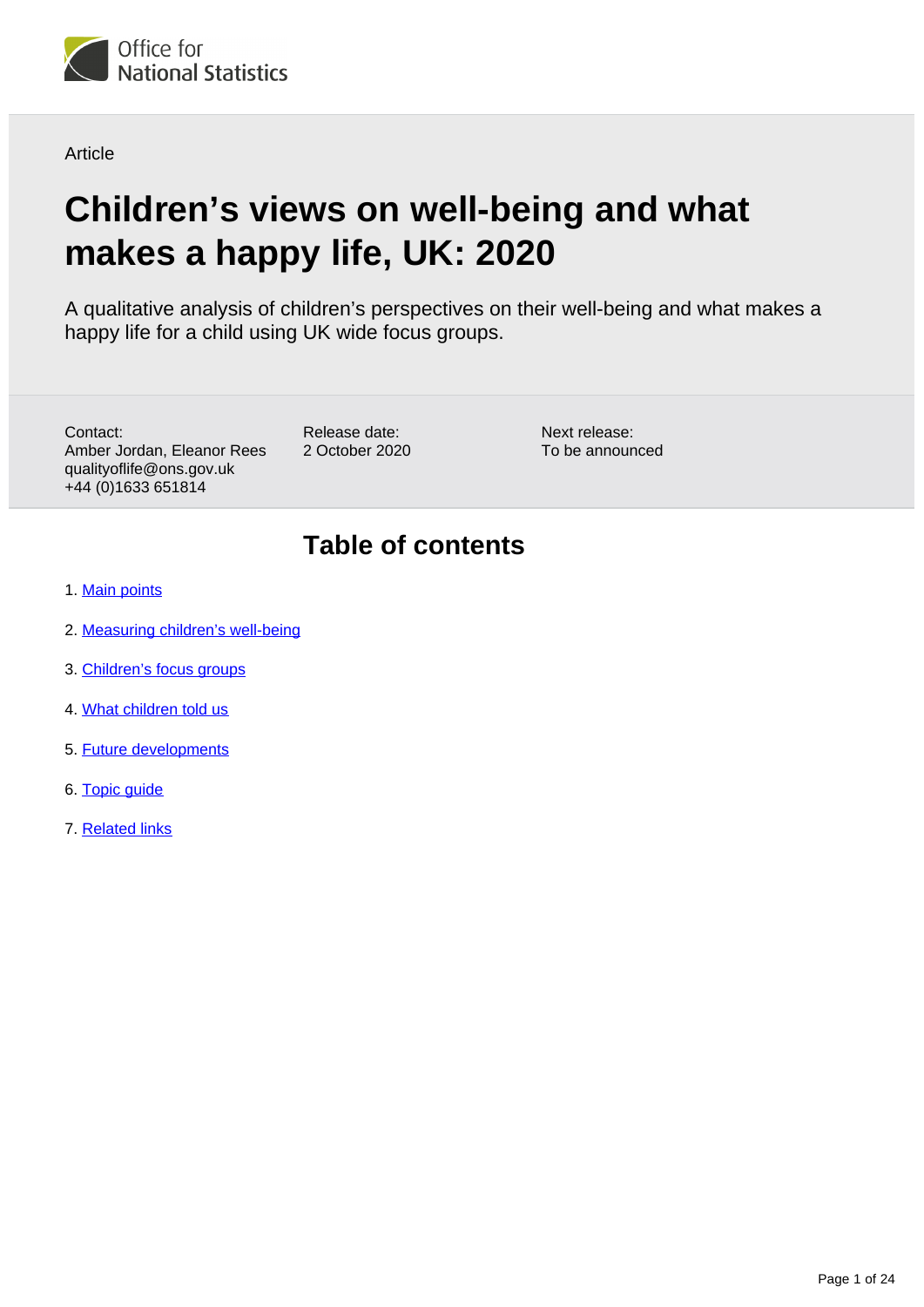## <span id="page-1-0"></span>**1 . Main points**

- Feeling loved and having positive, supportive relationships, particularly with friends and family, including having someone to talk to and rely on were consistently stated as a top priority for children to have a happy life - "[Love means] people who care about you, family and friends, because if you're upset then they'll be there for you".
- Children described the importance of feeling safe as an essential element of their happiness including: safe places to hang out and meet with friends and a sense of safety at home, in their neighbourhoods, at school and online; however, generally focus group participants felt that their local areas lacked safe places and activities for children - "There needs to be somewhere to relax and be able to unwind".
- Children said being able to be themselves and express themselves without being judged by others was crucial to their mental health and well-being - "Like some 12-year-olds will be getting judged and that will make them change into someone they don't want to be when they're older".
- As a place where many children spend a lot of their waking hours, schools were described as having an important impact on children's well-being, particularly in reference to the physical buildings; environment and culture of the school; teachers and other staff; the learning content and curriculum; and opportunities for extra-curricular activities - "They had to rebuild our science labs because they were falling apart very slowly. The chair broke on me and I fell on the floor".
- Although children and young people may not deal with finances directly, they acknowledged the importance of family finances in meeting basic needs and fostering a sense of social inclusion, while stress around family finances could impact the mental health of everyone in the household; however, money was not equated with happiness - "Finance is really stressful, and it can stress the family out and then that can have an effect on the child".
- In discussing their future happiness and well-being, the main areas raised included living in a country at peace and where children's needs are considered by those in positions of power; empowering children to express themselves and have a say in decisions that affect their lives; and preservation of the environment and addressing climate change - "They should listen to children because sometimes the children are right".

## **Statistician's comment**

"Today's research gives a fascinating insight into the things that children say matter for a happy life, including feeling that their views are being listened to by decision makers.

"The children spoke to us before the pandemic took hold, and many aspects of life they spoke of, from time with friends and family and having enough to eat to what they need to have a happy future, may have been impacted over the past six months. This may give the findings an additional value in understanding how to support children during these times."

Eleanor Rees, Head of Social Well-being Analysis Team, Office for National Statistics

## <span id="page-1-1"></span>**2 . Measuring children's well-being**

The Office for National Statistics (ONS) has been [measuring national well-being](https://www.ons.gov.uk/peoplepopulationandcommunity/wellbeing/bulletins/measuringnationalwellbeing/april2019tomarch2020) for 10 years, looking at how the UK is performing in 10 broad areas of life that people told us matter most to their well-being. For the past six years, we have also separately measured the well-being of UK children aged 10 to 15 years using a framework developed in consultation with children and experts in children's health and well-being.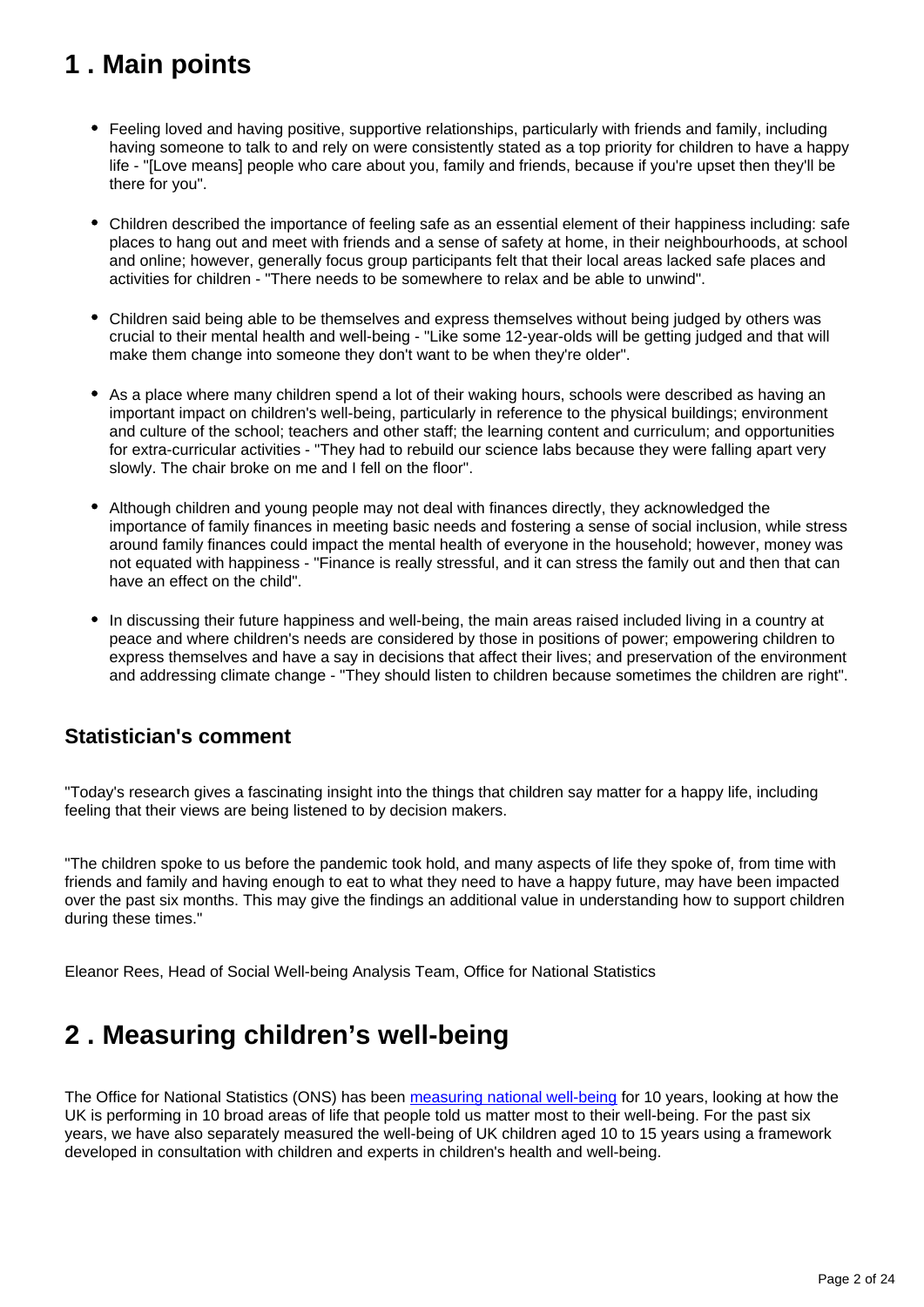[In October 2018](https://assets.publishing.service.gov.uk/government/uploads/system/uploads/attachment_data/file/842176/SIG_report.pdf), former Prime Minister Theresa May committed to the publication of an annual State of the [Nation report](https://assets.publishing.service.gov.uk/government/uploads/system/uploads/attachment_data/file/838022/State_of_the_Nation_2019_young_people_children_wellbeing.pdf), integrating available evidence on children and young people's mental well-being and providing an "accessible narrative to guide discourse and action". The following year, the first State of the Nation report was [published by the Department for Education](https://www.gov.uk/government/publications/state-of-the-nation-2019-children-and-young-peoples-wellbeing) (DfE). Among its principal findings were that well-being declines as children age and that the overall well-being of children in England has deteriorated since 2009. The report concluded that future work should aim to develop a more in-depth understanding of the context of children's lives to better comprehend the issues affecting their well-being.

[The ONS children's well-being measurement framework](https://www.ons.gov.uk/peoplepopulationandcommunity/wellbeing/articles/measuringnationalwellbeing/march2018) includes both subjective and objective indicators to shed light on how children feel about their lives and the contexts in which they live. Broad areas covered by the framework include personal well-being; our relationships; health; what we do; where we live; personal finance; and education and skills.

As the indicators were developed six years ago, it is now appropriate to review how well they reflect children's lives today and the things that may affect their well-being. Additionally, as 2020 has also brought the unprecedented coronavirus (COVID-19) pandemic, it is also important to consider how well our proposed indicators may address the new circumstances in which children and young people are living and factors that may affect their future well-being.

To review the current relevance of the children's well-being measurement framework, we began by speaking to children themselves. In focus groups across the UK, we asked children what they feel contributes to a happy life for a child. The facilitated discussions were based on a [topic guide](https://www.ons.gov.uk/peoplepopulationandcommunity/wellbeing/articles/childrensviewsonwellbeingandwhatmakesahappylifeuk2020/2020-10-02#topic-guide) to ensure we understood children's perspectives on the areas covered by the current children's well-being framework as well as providing opportunities for them to speak freely about other issues of importance to their lives. The findings were used to generate a proposed indicator set, on which [we are inviting feedback](https://www.ons.gov.uk/peoplepopulationandcommunity/wellbeing/articles/childrenswellbeingindicatorreviewuk2020/2020-09-02#future-developments) to refine the final children's well-being measurement framework.

## <span id="page-2-0"></span>**3 . Children's focus groups**

The findings reported here are based on 10 focus groups with children and young people aged between 10 and 15 years, including a total of 48 children.

The discussions took place between September 2019 and February 2020, with the last focus group held a few weeks prior to the national lockdown associated with the coronavirus (COVID-19) pandemic. Because of the timing of the fieldwork, the findings do not capture any new perspectives children may have developed through being away from school, friends, teachers and extended family; spending more time at home; in home schooling away from their usual activities; and possibly experiencing greater exposure to issues associated with the pandemic such as illness, bereavement and anxiety. Although the findings here do not capture children's experiences of the pandemic or the "new normal" post-lockdown, young people shared their views on new and enduring issues, some of which may have particular relevance in the context of families and children living through the pandemic.

On the recommendation of the National Statistician's Ethics Committee, we worked with established children's groups, such as school student council representatives and youth groups, to ensure that respondents would be accustomed to and comfortable with speaking in front of one another. In practice, this limited the extent to which we could obtain a balanced sample in terms of individual characteristics as this depended very much on the composition of the existing groups. For example, this meant there were more females than males in the achieved sample. Additionally, it is important to acknowledge that the sample only includes young people actively participating in children's groups, which may limit the diversity of perspectives in the findings.

As we aimed to capture a broad spectrum of children's views and experiences, we also included two groups among those at greater risk of disadvantage: young carers and children with disabilities. We also endeavored for all the groups to be as ethnically diverse as possible, which was discussed with the gatekeepers, though we did not collect data on the ethnicity of participants. We aimed for geographic diversity as different local circumstances may also affect children's well-being.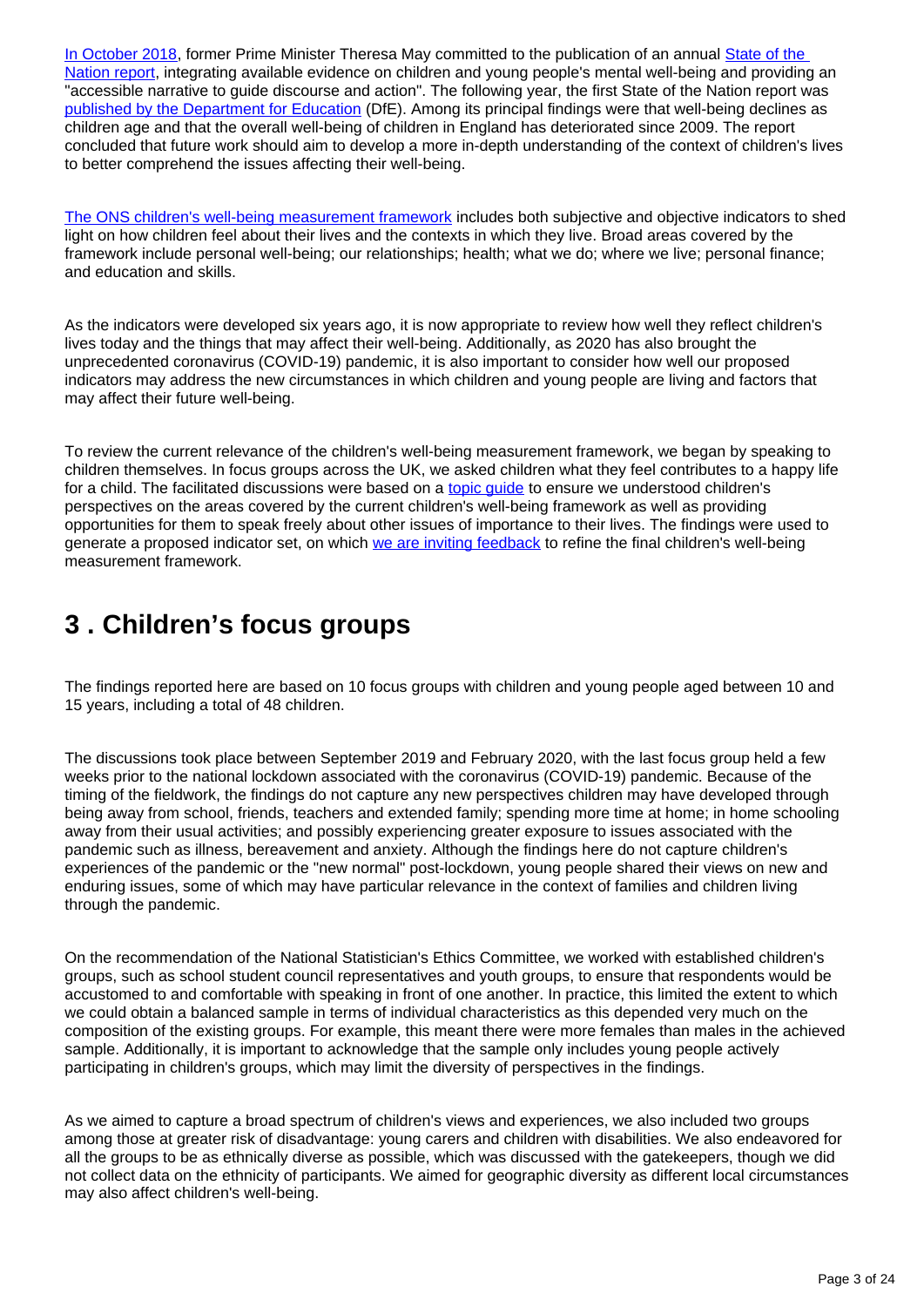## **An overview of the characteristics of the achieved sample for children's focus group participants in the UK, 2019 to 2020**

There was a total of 48 children in 10 focus groups, with the achieved sample distributed in the following ways.

#### **Type of group**

For general population groups, we had eight groups and 40 children. For special interest groups, we had two groups and eight children.

#### **Age group**

We had 16 10- to 12-year-old children and 32 13- to 15-year-old children.

Please note that all special interest groups were conducted among those aged 13 to 15 years.

#### **Sex**

We had 31 females and 17 males.

#### **UK country**

The geographic split was:

- 20 children in England
- 5 children in Northern Ireland
- 12 children in Scotland
- 11 children in Wales

We worked with charities, governments, commissioners and school councils to organise the group discussions, and we are grateful to them all for their support. Specifically, The Children's Society helped with the recruitment and delivery of focus groups in England and Wales.

Consent for participation in the research was sought from both parents or guardians and children. We also sought and received ethical approval from the National Statistician's Ethics Advisory Committee for this research.

## **Topic guide**

A [topic guide](https://www.ons.gov.uk/peoplepopulationandcommunity/wellbeing/articles/childrensviewsonwellbeingandwhatmakesahappylifeuk2020/2020-10-02#topic-guide) was used as a flexible tool to ensure similar topics were covered with all the groups, while allowing scope for children to spontaneously raise issues of importance to them.

In the first part of each group discussion, participants were asked what they felt was needed for a child to have a happy life. They were then given post-it notes and asked to write down their ideas.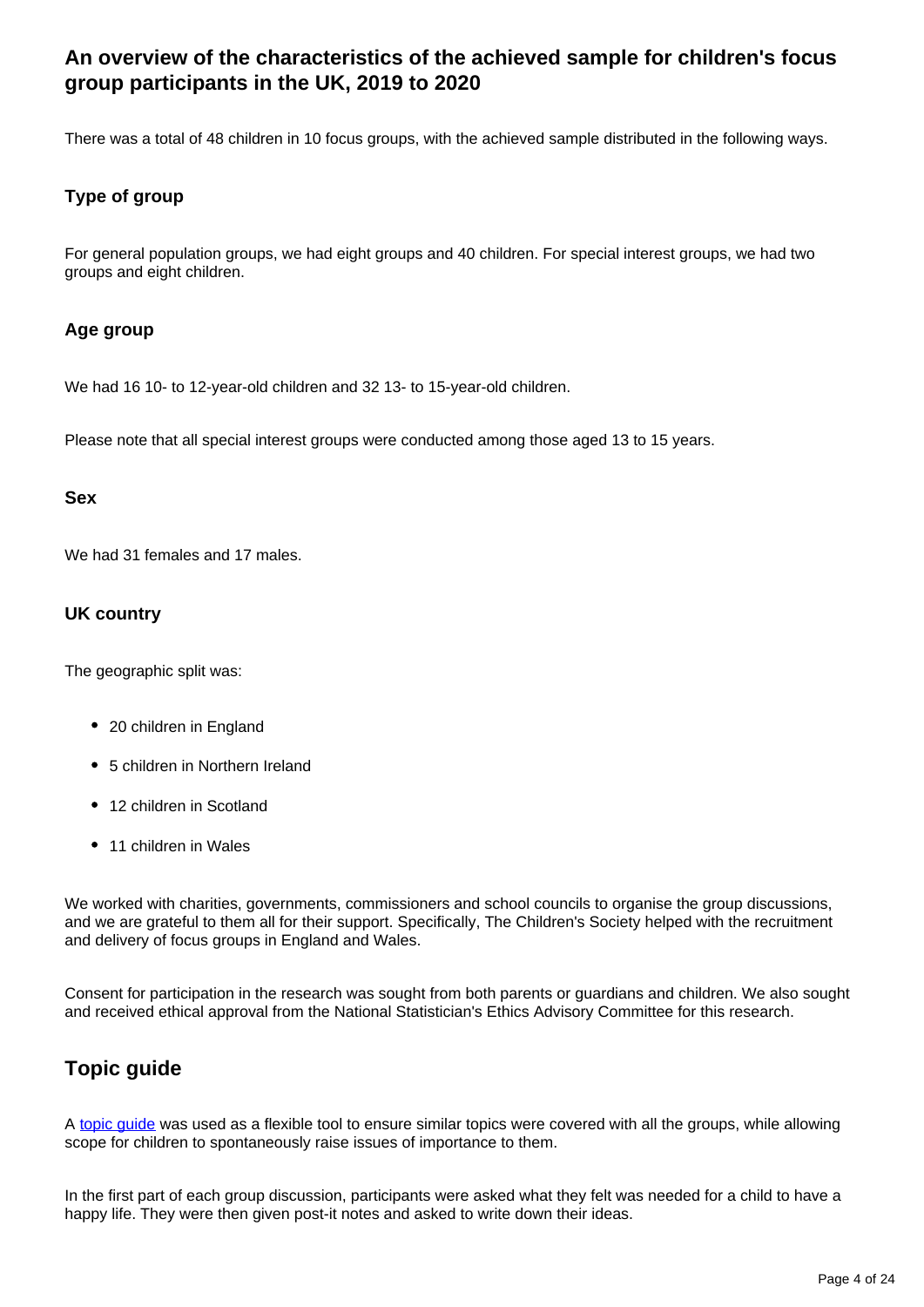The discussion then focused on the domains of life covered by the current children's well-being measurement framework to explore whether and why respondents felt each area was important to children's well-being.

At the end of each discussion, children were asked to write down what they considered to be the top three things that matter most for children to live a happy life.

## **Analysis**

All focus group discussions were recorded and transcribed verbatim with signed permission from parents or guardians and the participants. Any potentially identifying factors were removed from the verbatim transcripts. The transcripts were used as the basis of the thematic analysis, coded line by line, with codes then grouped into themes and subthemes, focusing on the matters raised by children. Two researchers coded the transcripts separately to develop the initial themes. A third researcher went through all recordings and transcripts and through further discussions, minor amendments were made to generate the final themes. Subthemes were summarised by each focus group and plotted onto framework matrices to enable the exploration of individual accounts as well as comparison between and within the different groups.

## <span id="page-4-0"></span>**4 . What children told us**

The findings of the focus groups, as summarised in this section, encompass:

- participants' initial views of what children need to live a happy life
- participants' views about the current domains of the children's well-being measurement framework
- participants' views of the top three things that contribute to children living a happy life

Through discussion and elaboration of children's ideas, the following principal themes were identified in relation to what children need for a happy life:

- positive relationships
- safe spaces and things to do
- health and well-being
- skills and schools
- basic needs
- happy future

## **Positive relationships**

Children spoke in depth about how their relationships with others can affect their well-being. Love and affection featured strongly among the essentials for children's happiness. Socialising and being able to talk to others were also seen as highly important. When discussing relationships, children spoke about the need for trust, including having someone they can rely on and talk to, someone who "never lets you down".

Specific ideas children raised in connection with positive relationships included: supportive family relationships and quality family time; friendships and time with friends; and relationships with pets.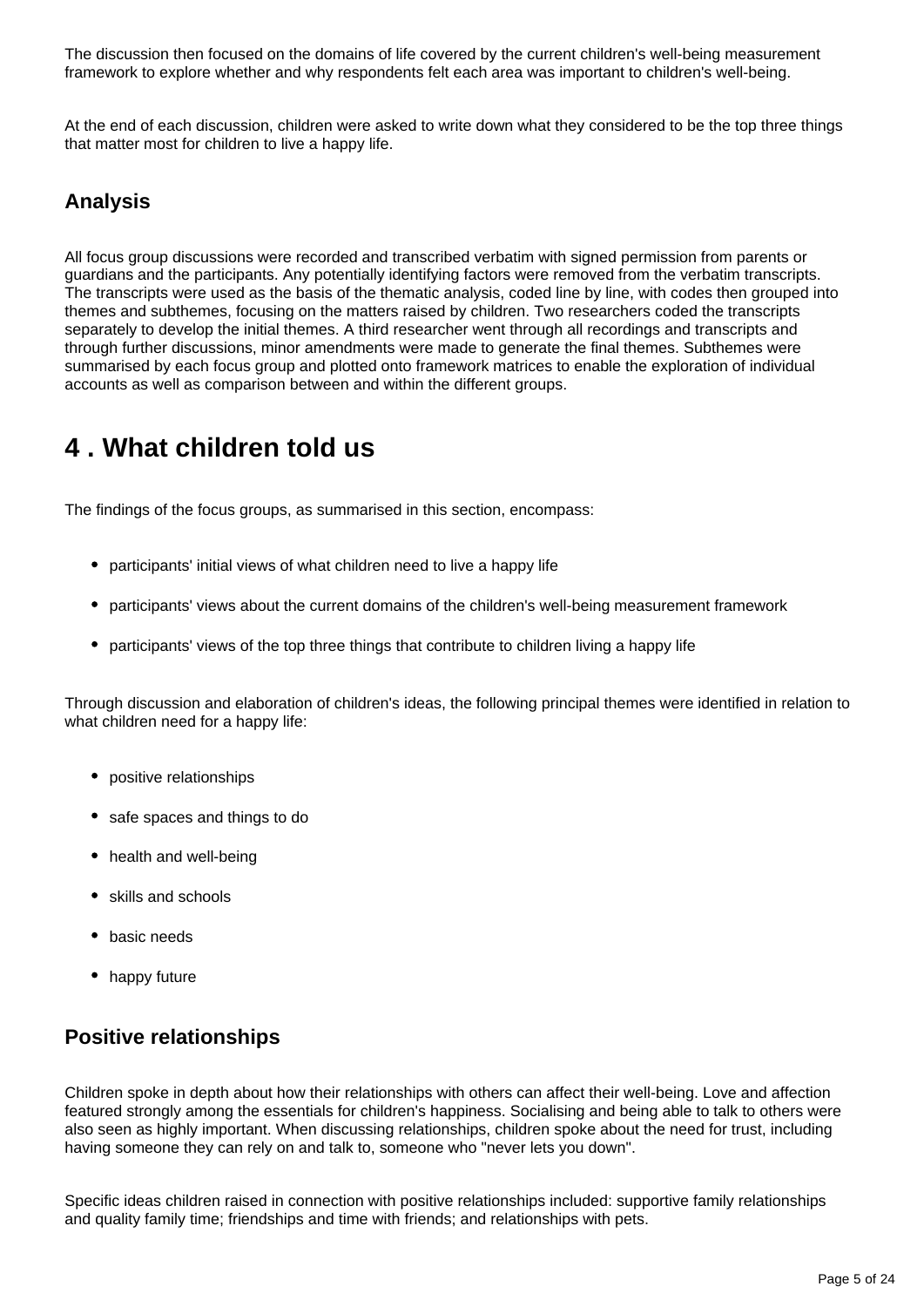#### **Supportive family relationships and quality time**

"[Hopefully in the future] there'll be more family time for certain people. Like my dad at the minute milks cows and it takes us three hours to do it and we never get to eat dinner together. But we're building this shed with these machines that actually milk them for us."

(Child in Scotland aged 10 to 12 years.)

Supportive family relationships were seen as very important for a good home life and, in turn, for children's wellbeing. Linked to this was the idea that parents and carers should protect and reassure children and should listen to them. Children acknowledged the benefits of parents enforcing rules for keeping them safe, such as online controls, but they also felt that parents should trust their children and not be overly restrictive or punish too harshly as this can affect a child's willingness to engage and be open with them.

#### **Feeling accepted and understood**

Familial experiences relayed by children varied considerably. Some children described their families as providing feelings of safety, security and support as well as meeting basic needs. However, others felt their parents or carers lacked both understanding of them as an individual and self-awareness of how their own behaviour affected their children:

"I think a lot of [young] people ... feel like their parents can't relate to them, or don't understand them." (Child in England aged 13 to 15 years.)

Respondents suggested that some parents may lack understanding of children's emotional needs because of generational differences. This was raised particularly by children in the 13 to 15 years age group who felt that parents drew comparisons with their own generation, including the use of expressions such as "back in my day..." or referred to members of Generation Z as "special snowflakes", which led children to feel their parents discredited their experiences. This was raised, for example, in connection with mental health issues. An example given was a child being told to "calm down and get over it" by their parent when they experienced a panic attack.

Cultural differences may also exacerbate inter-generational differences and make it difficult for parents and children to share their different perspectives. For example, a respondent who reflected on cultural expectations about dating said their mother is from a culture where people do not date until university and she struggled to accept that her child, growing up in the UK, wanted to date much earlier than this. This made dating a difficult topic for them to discuss.

Although generational differences could make it difficult for children to express themselves openly with parents, the idea of a "happy family" was also discussed in relation to grandparents, who were described as more lenient than parents and provided a valued emotional and physical space for children to relax and unwind.

#### **Quality family time and memorable experiences**

A desire to spend quality time with family was expressed by children in relation to everyday things like having dinner together. This sentiment was also connected to parents paying attention to their children and "spending less time on their phones", for example.

The importance of parents "making space" for their children was articulated particularly by the young carer group. When discussing quality time with family, children said this made them feel less alone "because you can't always be with your friends".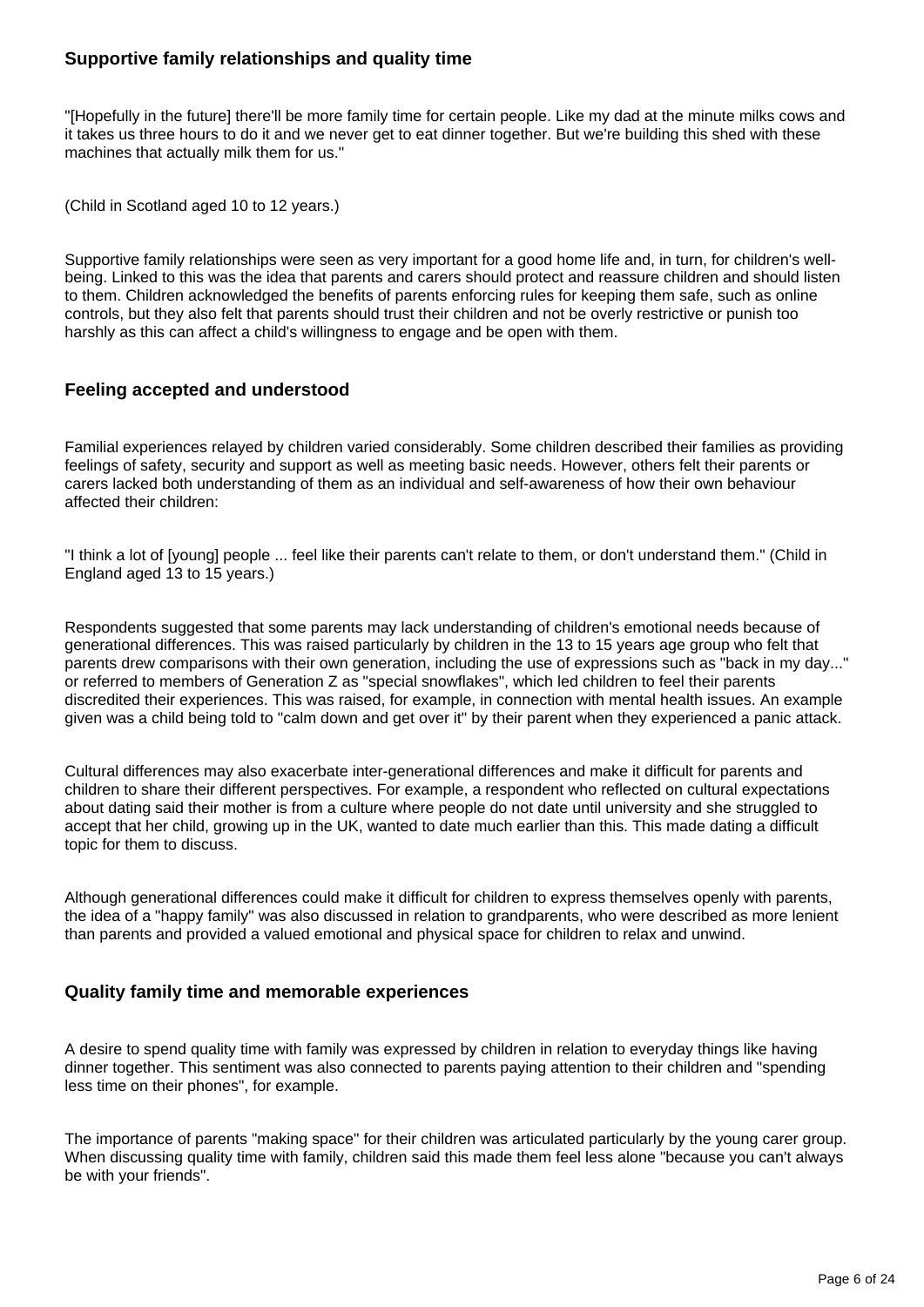Another example of quality time mentioned related to special occasions such as going on holiday, which was described as "memories you will remember, and they'll stick with you throughout life". The concept of holidays was portrayed as a special time when families can have quality time together without other people around. However, it was acknowledged that not all families were able to afford them.

"I think your parents taking you out more. Like on holidays and playing board games with you just to make you feel like you're cared about ... [but] obviously if you don't have five grand to go abroad on a good holiday you lose out on those big family experiences, because it's just your family there and not your family's friends or your friends, it's just family time; whereas, if you don't have the money obviously you can't do that and you'll still be surrounded by the people you know, which you can get a bit sick of." (Young carer aged 13 to 15 years.)

#### **Learning life skills and values**

Children, particularly those in the young carers group, spoke about the role of family in teaching them life skills and values. They felt a child's upbringing has a large impact on their life views and how they treat others, which can have either a negative or positive effect on their future behaviours.

Children also expressed appreciation of parents providing guidance and correcting them when necessary. For example, children in the young carers group discussed how this could be viewed positively: "because it means that I'm learning something new and they don't want me to make that mistake again". An absence of discipline at home was not seen as a recipe for happiness by children.

#### **Friendships and time with friends**

"Like, a happy and secure friendship makes you feel like you've got someone to go to when things are bad." (Child in England aged 13 to 15 years.)

Good, close friendships, sometimes described as "like family", were viewed as an important part of a happy childhood. Strong and secure friendships can help children through difficult times "because if you're upset, then they'll be there for you". Good friends were described as being kind and reliable and having "the ability to cheer you up, like with humour and things". Children felt spending time with good friends they can relate to, share interests with and "be yourself around" contributed strongly to their happiness. Friends also make school more enjoyable, and going out with friends outside school to "have a good time and get a break" was viewed as important to children's well-being.

Linked to this, children also described how belonging to a peer group can provide feelings of inclusion and confidence and reduce loneliness. Children appreciated opportunities to meet new friends through clubs, such as youth groups, or through other friends and mentors. Some members of a local youth group attributed their social life to the group, with a child stating: "this group is the only reason I have friends".

Some children noted they "rely on friends more as you get older than you do your parents", and children from the older groups placed more importance on friendships and time with friends than younger children, and young carers. An older child stated: "you forget that you need to spend time with your family" (Child in England aged 13 to 15 years).

In some cases, seeking support from friends was preferred to parents because friends are more able to relate given their similar experiences and "there's certain things that you wouldn't share with your family that you might share with your friends", for example, romantic relationships.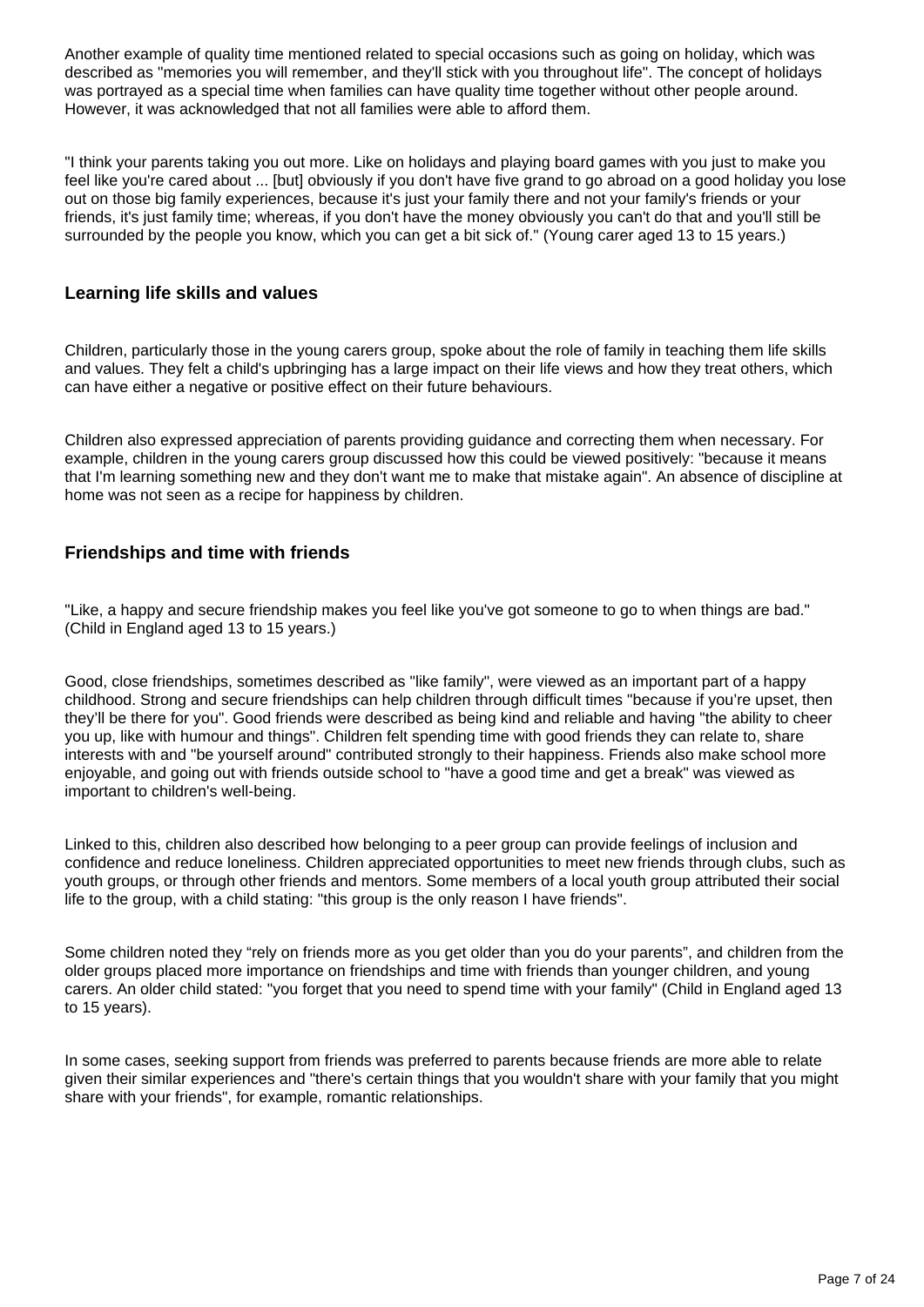#### **Relationships with pets**

"With pets, like especially if someone's having a rough time with their mental health, sometimes looking after a pet, so something that's alive can keep [children] focused, like they have a responsibility." (Child in Wales aged 13 to 15 years.)

Children who had pets also referred to these relationships as having an important impact on their well-being. Pets were viewed as offering affection without judgement and provided a reassuring sense that "they wouldn't leave you". This links to our other findings around wanting to be accepted and understood by others.

Another perceived benefit of pet ownership is that looking after pets can provide something positive to focus on and a worthwhile activity that children found helpful in difficult times. Pets were also described as a source of support, responding to children's emotions, providing comfort and reassurance:

"Pets can keep you company, and some people with anxiety feel that when cats are purring it calms them down." (Child in Wales aged 13 to 15 years.)

## **Safe spaces and things to do**

Participants felt that children's happiness depends on having positive, enjoyable things to do and safe places to be.

#### **Hobbies and activities to have fun and unwind**

"When you said expressing yourself, the immediate thought was acting, I love acting." (Child with a disability aged 13 to 15 years.)

Play was discussed in the context of engaging in activities children enjoy and "having fun".

Children described how spending time doing things they enjoyed, such as sports, computer games, art and social activities, enabled them to "relax and de-stress".

Activities participants enjoy and specifically mentioned included:

- sports, both inside and outside of school;
- creative activities such as art, drama or music
- gaming such as playing PC and Xbox at home (either alone or online with friends)
- going to arcades and cinemas

Other points children made in relation to having enjoyable things to do related to: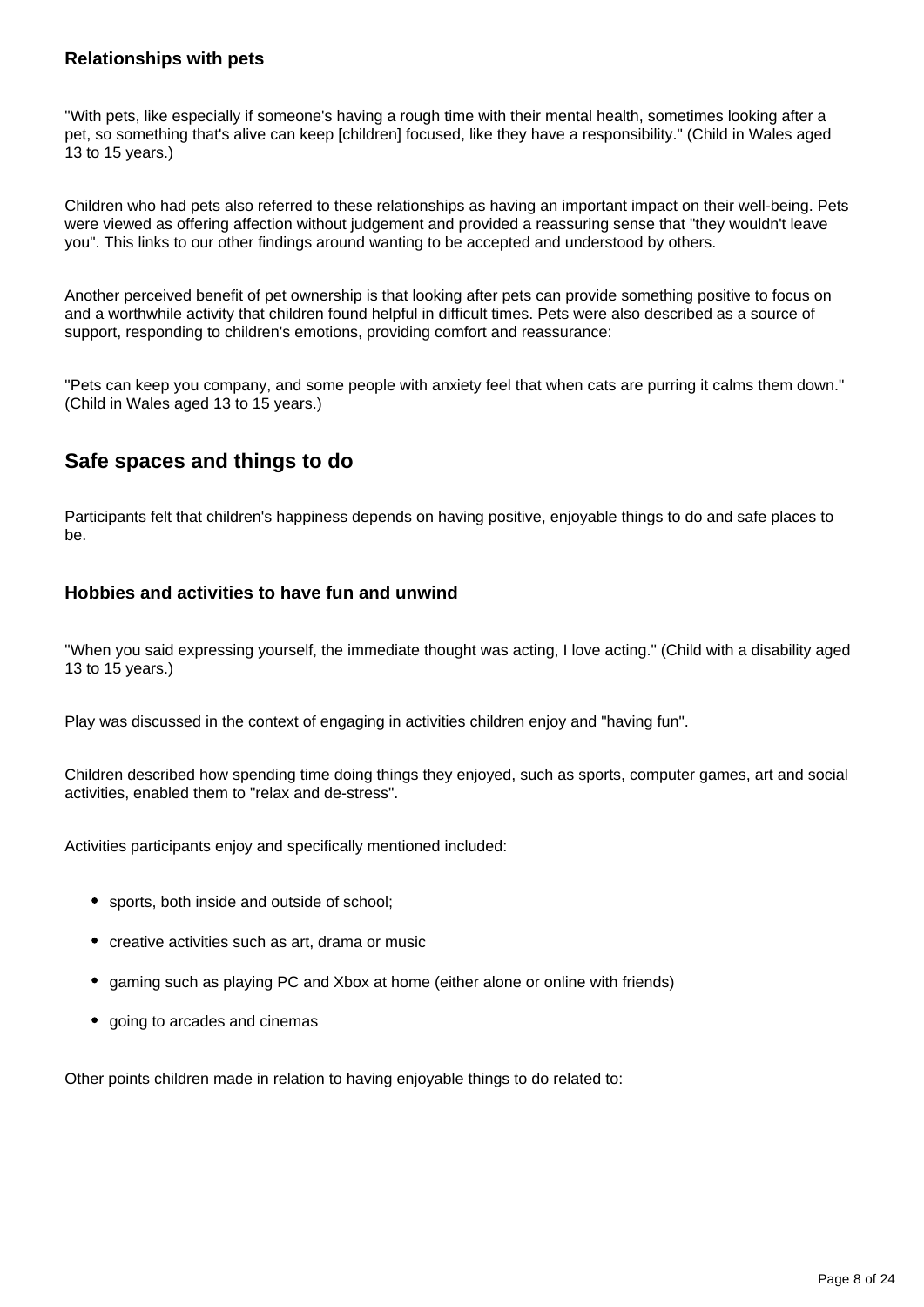- variety and having "enough things to do"
- affordability and having the money to participate in activities
- proximity in terms of access to activities near home
- time to do the things you like around school and other responsibilities

Children sometimes felt that there was "nothing to do" in their local area. This issue was said to be problematic not only because involvement in activities outside of school is good for well-being but also because they felt it encourages young people to "stay out of trouble". For example, a child described how wider access to activities such as martial arts could support well-being in a range of ways:

"For a young person, because if you do like a martial art or a self-defence, not only does it stop you from being bullied, it teaches you respect, and it stops you bullying people. It stops you becoming a bully by nature, so I think it's very important, there should be more of that around every area." (Child in England aged 13 to 15 years.)

It was also noted that the amount of schoolwork children are given may not allow them much free time to do the things they value and enjoy.

#### **Spending time online**

Children also discussed spending time online including both playing online games, as noted earlier, and using social media. They saw both advantages and disadvantages in social media use for children's well-being.

Advantages were described in relation to using social media as "a means to an end" for learning new things and communicating with friends. However, social media was also said to be a necessity because "you feel like you're missing out if you're not on it".

Disadvantages related to accessing social media unsafely or accepting content uncritically or unwisely. Another criticism of social media was its perceived falseness, for example, through presentation of enhanced images, which sets up unachievable expectations in children:

"Well, I think [social media] is good for your communication. Obviously, the invention of text messages is great because that's such a quick way to communicate with somebody. And the fact that everyone basically has a phone, if you need to email someone or something you can just speak to them straightaway. But with things like Instagram, you're constantly looking at other people and you're thinking ... you're comparing and you want to look like the person that's got more likes. If they've got more likes, why haven't I? And I think that damages your wellbeing, because you think you're not as good as other people. Whereas actually, in reality, they're probably not that all that, but they've tweaked it to make it look like." (Child in England aged 13 to 15 years.)

#### **Safe local area with accessible local places and facilities**

"You need somewhere to relax because a lot of the time, people at school, they don't have a very relaxing time, so whenever they go home it's still not relaxed. So there needs to be somewhere to relax and be able to unwind." (Child in Northern Ireland aged 13 to 15 years.)

Children's descriptions of the local areas where they live included specific community and activity spaces as well as the wider area itself.

Aspects of places described positively by children as conducive to well-being included the following: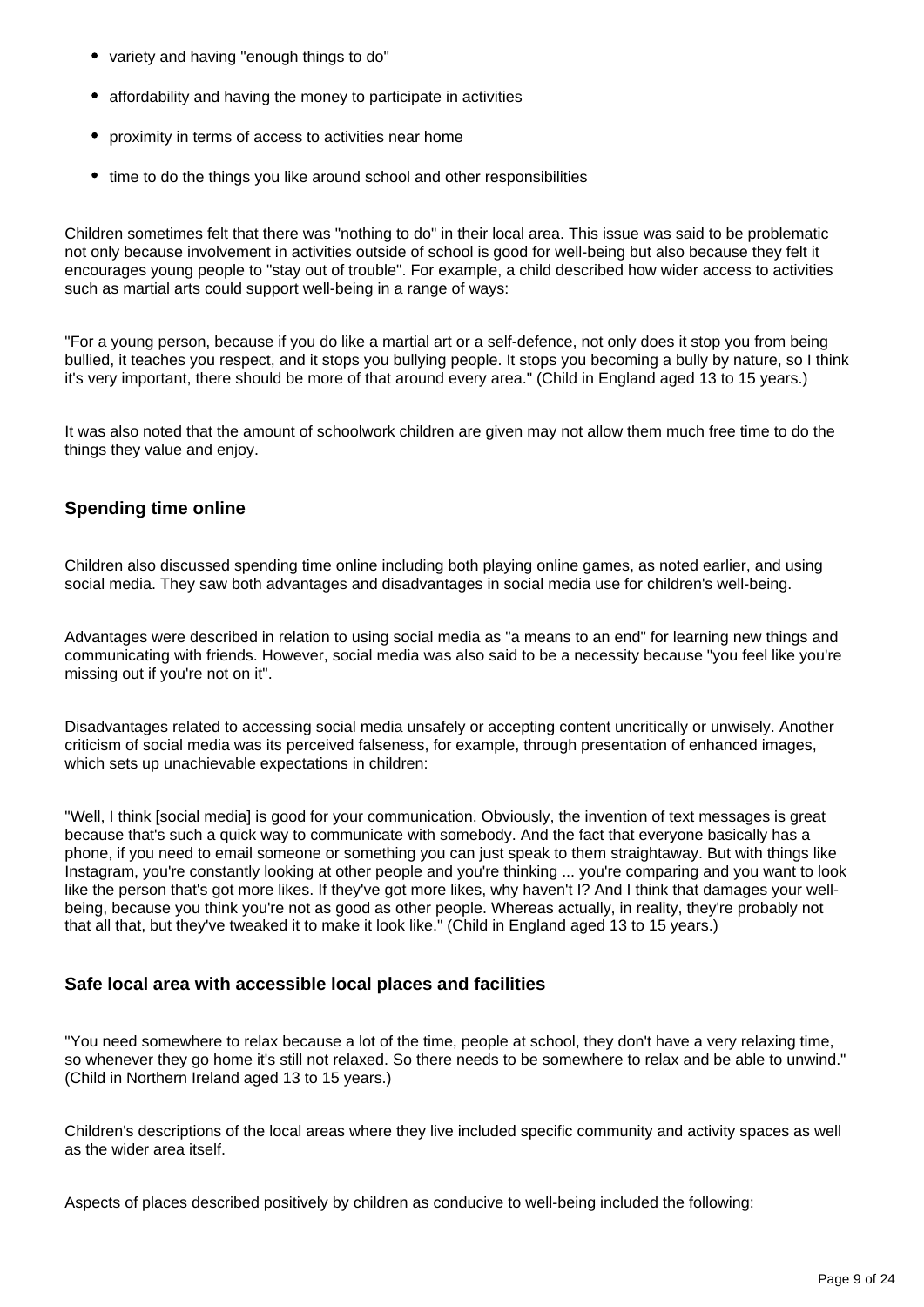- safe
- quiet
- $\bullet$  clean
- warm
- well looked-after
- with a relaxed, accepting atmosphere
- with nice walks or other facilities for children and young people nearby

A child aged 13 to 15 years described the dream venue to spend time in as "a room full of pillows, and everyone just sitting there just like 'hello'".

Access to both indoor and outdoor spaces were regarded as important. For example, some children expressed a desire to spend more time outside, whereas others preferred indoor activities. Children in Scotland also noted that it was often too cold to be outside and felt it was important to have places to go where they would feel warm.

Having access to safe and relaxed spaces, such as youth and sports clubs, was seen as important to children's well-being because it provided:

- an alternative to home and school, which can both be stressful and gave children somewhere to unwind
- a venue to pursue their interests and hobbies, including sports
- an opportunity to connect with friends

Children described both advantages and disadvantages associated with youth groups as a particular space set aside for children and young people. Advantages included that they may provide:

- inviting, comfortable spaces
- youth workers who are young and easy to talk to
- somewhere that is easily accessible in some local areas

Disadvantages were:

- they are not accessible to children throughout the country
- some may be seen as unsafe places where young people go to engage in anti-social behaviours

Overall, focus group participants felt that their local areas lacked places and activities for children and young people. Some children described a lack of perceived safety or the need for substantial improvements to make local areas more child-friendly.

"I don't think we just need a place or a building, I think the whole area needs to be improved so people shouldn't have to actively try and find an area to feel safe, they should just feel safe in the area that they're in." (Child in England aged 13 to 15 years.)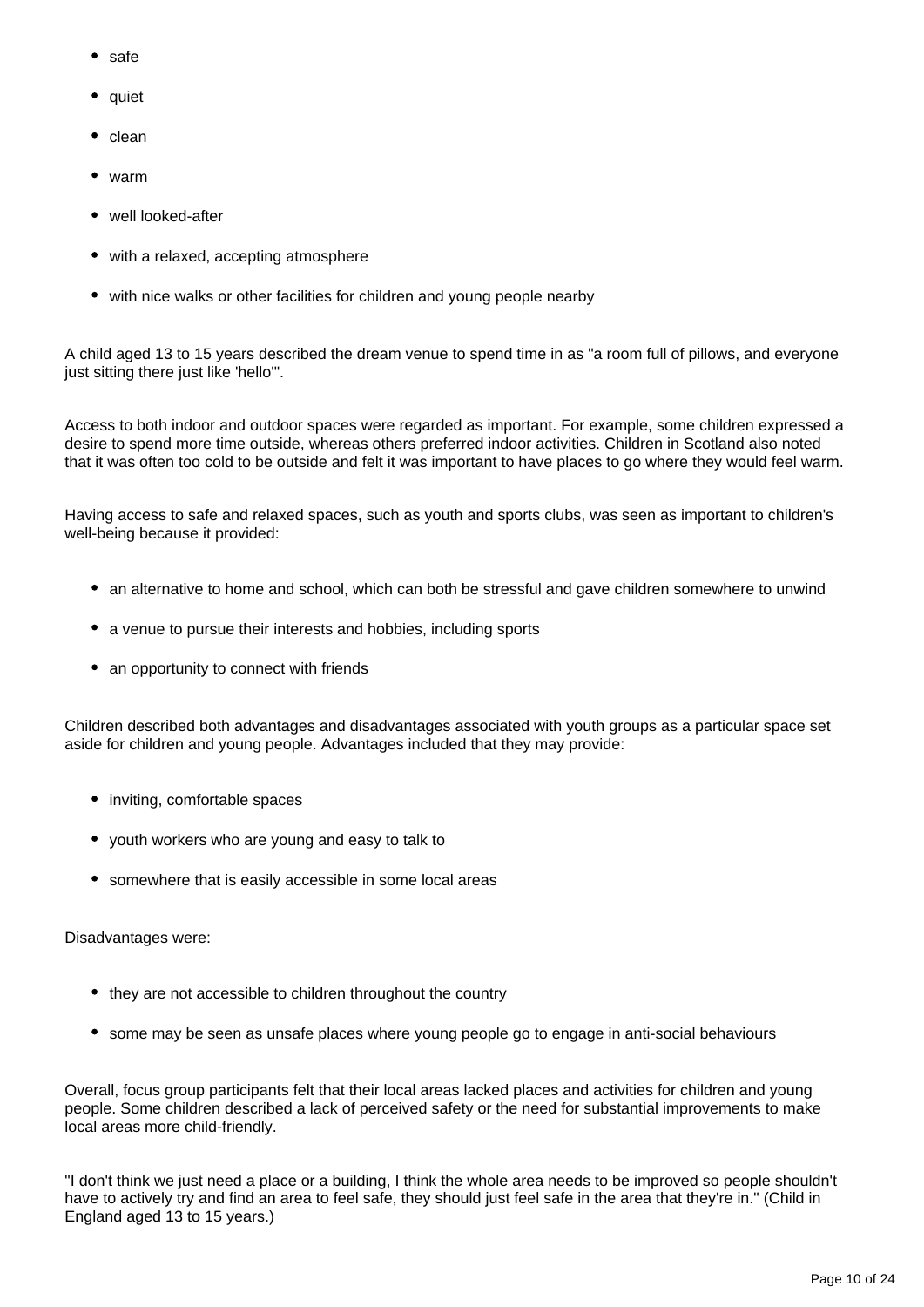Some children said they needed to be escorted by an adult to go to places in their neighbourhood, such as the corner shop. For example, an older child in Wales explained:

"I actually can't step outside the door without my nan ... My nan walks me up to the bus stop, waits for me to get on the bus, and then goes back home. And then I've got to alert her when I'm on the bus coming home". This was because of the behaviour of the people living in the area.

Children also spoke about having limited leisure facilities for people their age, with inadequate access to public transport. Travelling distances could be difficult, relying on intermittent public transport or lifts from adults to be able to go places. Linked to this, children who used public transport described it as unreliable, expensive and unsafe.

### **Health and well-being**

Children discussed the connections between general physical and mental health and well-being and happiness, often in terms of factors that could negatively impact both. They also described their strategies for coping and regaining well-being.

#### **Emotional well-being, mental health, and sources of support**

"I think mental health's always going to affect young people. Like, I think most young people have, at least they'll go through a little bit of it, especially doing exams and having all the stress and going through tough times." (Young carer aged 13 to 15 years.)

#### **Mental well-being challenges for children**

Emotional issues, particularly stress, were attributed to difficulty coping with academic aspects of school such as too much homework and too many exams. Children described feeling overworked at school and pressured to be involved in extra-curricular activities. Other sources of stress included bullying, changing schools, social media, family finances and experience of bereavement:

"Yeah, but like talking about healthy, someone might not be healthy but mentally not healthy, so it's also something because maybe if you lost a dear one or like something like that. It could play a big role." (Young carer aged 13 to 15 years.)

Linked to children's perceptions of social media, it was felt that platforms encourage social comparisons that children felt could erode their sense of well-being because of feeling inferior to others.

#### **Seeking support**

Mental health and well-being were discussed in depth, including the perceived importance of professional support, such as youth workers, support group leaders and trained school counsellors. Children talked openly about mental health challenges that they, or their close friends, had experienced including anxiety, depression and panic attacks. They described a sense that children's mental health challenges were sometimes met with stigma and insufficient support, particularly in schools.

The perceived lack of support related both to a lack of access to a school counsellor and, in some cases, to a personal reluctance among some children to seek help from professionals because of worries about confidentiality or an unsympathetic response: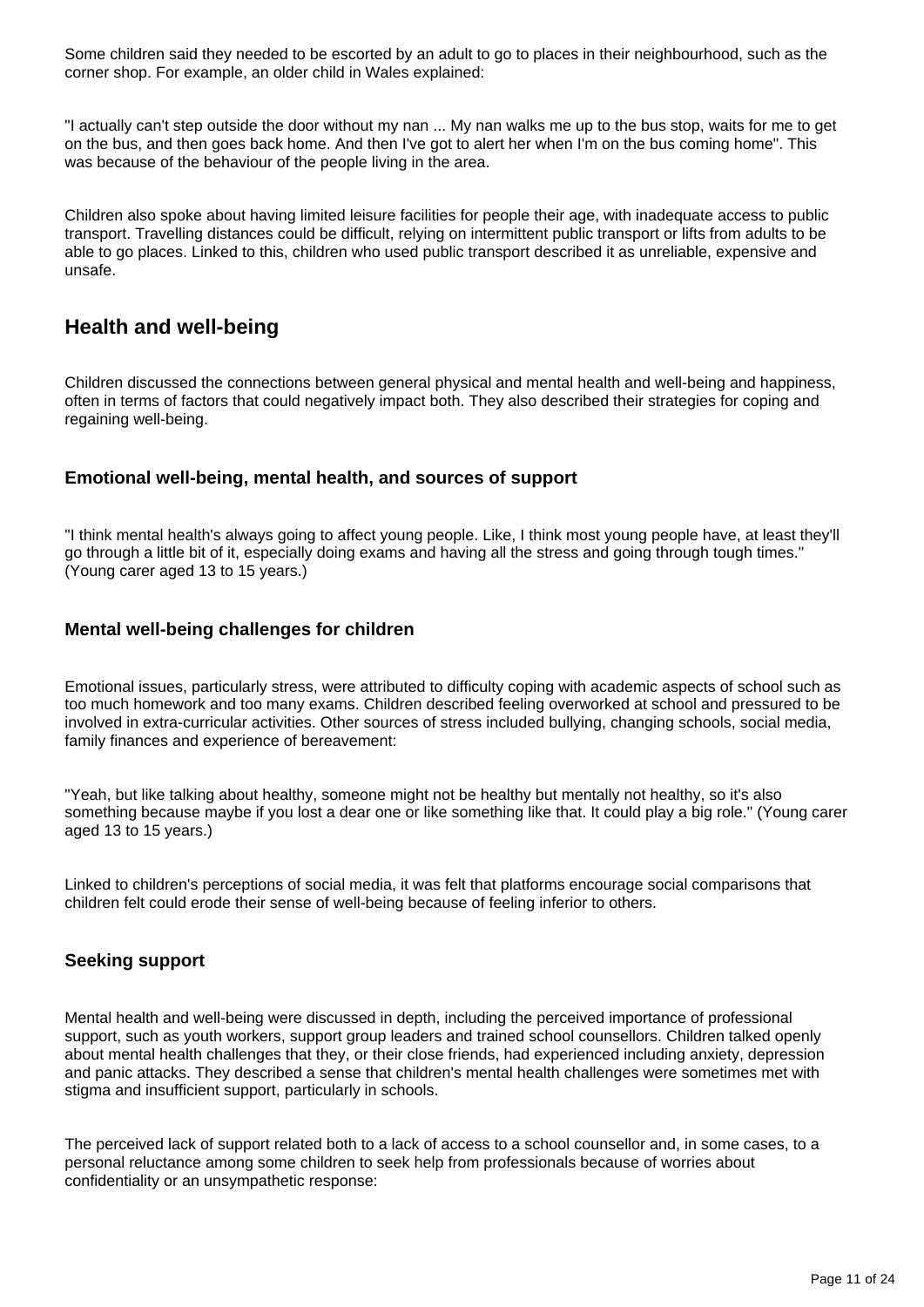"In our school they have a policy where people have to be referred to see a school counsellor. But it's good that they actually have a counsellor, but they don't keep anything confidential. Like you could say anything, and it could be nothing. You could say like 'I'm breaking up with my girlfriend'. They would tell your parents. And for a lot of people that's something that they don't want. So most people don't even see the school counsellor." (Child in Wales aged 13 to 15 years.)

Another reason why children described feeling wary of seeking pastoral support at school related to the degree of comfort they felt with characteristics of the person in the pastoral role. For example, the sex of the person offering support can make a difference to the extent to which children feel comfortable and confident in seeking help: "I feel like men, they have different - so like if you're upset and you're crying, they're a bit like 'oh what do I do?'" (Child in England aged 13 to 15 years.)

#### **Children's strategies for regaining well-being**

Opportunities to "clear your mind" and strategies that help children cope with emotional and mental health issues were viewed as important for their well-being. These included spending time with friends and engaging in activities children enjoy as a form of escapism to "take your mind off things", such as doing something creative or listening to music to calm them down. Children from the young carers group also spoke about the importance of emotional resilience: "don't be sensitive, because people say stuff and half the stuff isn't even true." (Young carer aged 13 to 15 years.)

As well as having enjoyable "things to do", children spoke about the importance of engaging in activities seen as worthwhile such as helping others, looking after a pet or giving back to the community through volunteering. This was seen as beneficial in supporting children's mental health: "helping out with the community and stuff like that. Like over Christmas we did hampers to help people." (Young carer aged 13 to 15 years.)

#### **Able to be yourself; free from judgement, bullying and peer pressure**

"People wind me up for the sake of it, and I tell teachers and they don't do nothing about it ... Yeah, people in general. If you're a human being, the nicest thing to do would be to not be a total jerk." (Child with a disability aged 13 to 15 years.)

Connected to the idea that relationships are fundamental to children's happiness is the importance of the quality of those relationships so that children do not feel judged, pressured or bullied.

Children said that they want to be able to be themselves and feel happy and confident within themselves, without judgement or pressure from others. The suggestion of a "judgement-free zone", where everyone should be accepting of one another, arose in discussions. This includes children being able to express themselves through their clothing, dressing in a way that makes them feel positive and comfortable. For example, an older child described going out in a particular item of clothing but then: "realised there was a bunch of teens, and they were all making fun of me and taking videos of me because I'm wearing [item of clothing]. And I'm like: 'well fight me, I look fabulous'. But on the other hand, I wanted to rip it off and be like: 'OK, I'm not wearing [this]', even though it made me feel confident. It was like that confidence was squashed as soon as I saw that man glaring at me and saw these teens taking videos of me and making fun of me." (Child in Northern Ireland aged 13 to 15 years.)

Participants said that experiences of bullying from peers who "judge you for no reason" undermined their wellbeing and can also impede a child's ability to learn at school, with examples given of having to resort to homeschooling to avoid bullying.

Children discussed how bullying can occur in different settings, such as in schools and on social media, and for different reasons. Examples included being bullied about a lack of material possessions (for example, "not having trendy things") and physical appearance (for example, weight and skin colour). A young carer described how peers often lacked consideration for those who are less privileged. When children felt bullying was not addressed effectively or was dismissed by authority figures, this further undermined their well-being.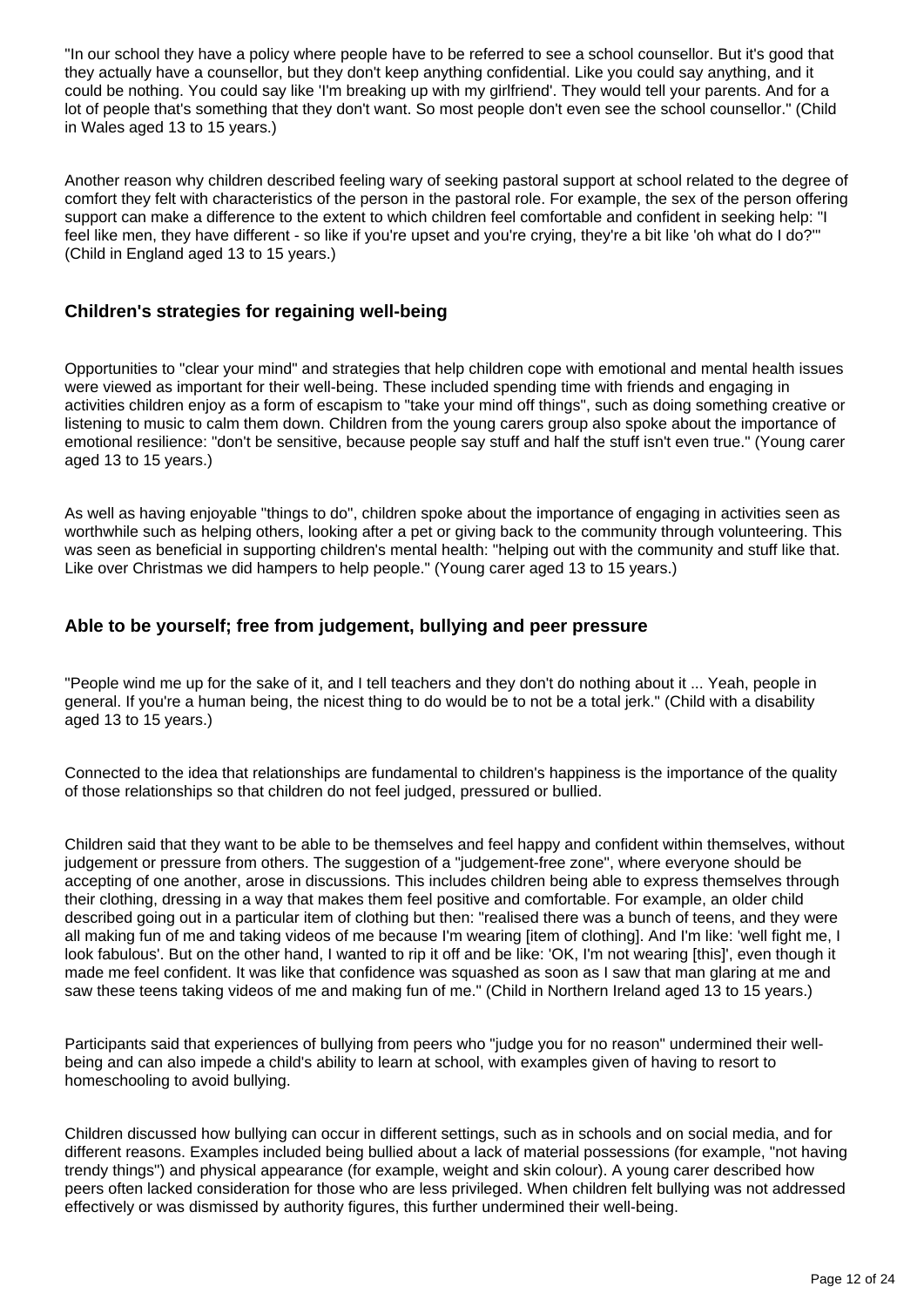Focus group participants also noted that although peer group support is very important to well-being, "mixing with the wrong crowd" can lead to young people engaging in anti-social or risky behaviours such as drinking and drugs. Peer pressure was seen as an important reason why children and young people may engage in behaviours harmful to themselves or others.

Peer group norms and a desire to "fit in" with others can be damaging to children's self-esteem, making it difficult for children to accept themselves as they are:

"[Children are judged for] how they do stuff and what they do. Being too loud or too quiet or having a weird small group instead of a huge one with loads of friends." (Young carer aged 13 to 15 years.)

"If you want to have fun, then people think you're too childish, and if you try and act mature and it's like you're too boring." (Child in England aged 13 to 15 years.)

Those in the young carers group also noted the pressures they face to act as adults from an age, which can deprive children of "fun" childhood experiences: "I feel like we're expected to act like adults ... like we don't get the chance to actually get out there and do what we want, trying new sports and going out with friends more." (Young carer aged 13 to 15 years.)

#### **Physical health and sleep**

"If you don't get enough sleep, you're not going to be as happy, you're not going to be really happy. Because I know that when I do not sleep for quite a while, especially on New Year's Eve, later on in the night I'm like really groggy because I haven't really had much sleep." (Child in Wales aged 13 to 15 years.)

Children described good physical health and energy in the context of being able to do the activities they enjoy and as being important for their well-being, such as playing in the park or doing sports.

#### **Good quality sleep**

Getting sufficient sleep was viewed as important to children's energy levels, which in turn was described as essential for being well and happy:

"Your mental state deteriorates with your sleep because your brain doesn't have downtime, and it can't like do stuff." (Child in England aged 10 to 12 years.)

Children also described the quality of sleep as important in relation to having "good dreams" and avoiding "bad dreams" such as nightmares. Bad dreams and poor sleep were said to sometimes be a result of issues children face in their day to day lives:

"Some problems kids might be dealing with when that stops them from sleeping is some have like reoccurring nightmares." (Child in Wales aged 13 to 15 years.)

#### **Positive physical health**

Apart from the important issues relating to how children feel physically in themselves, they also noted the support needed from others to maintain positive health. This arose, for example, in relation to good health care helping children with illnesses or impairments to have better well-being: "we need good medical things so people can actually, say if they have got a disability, they can go out and live a normal life".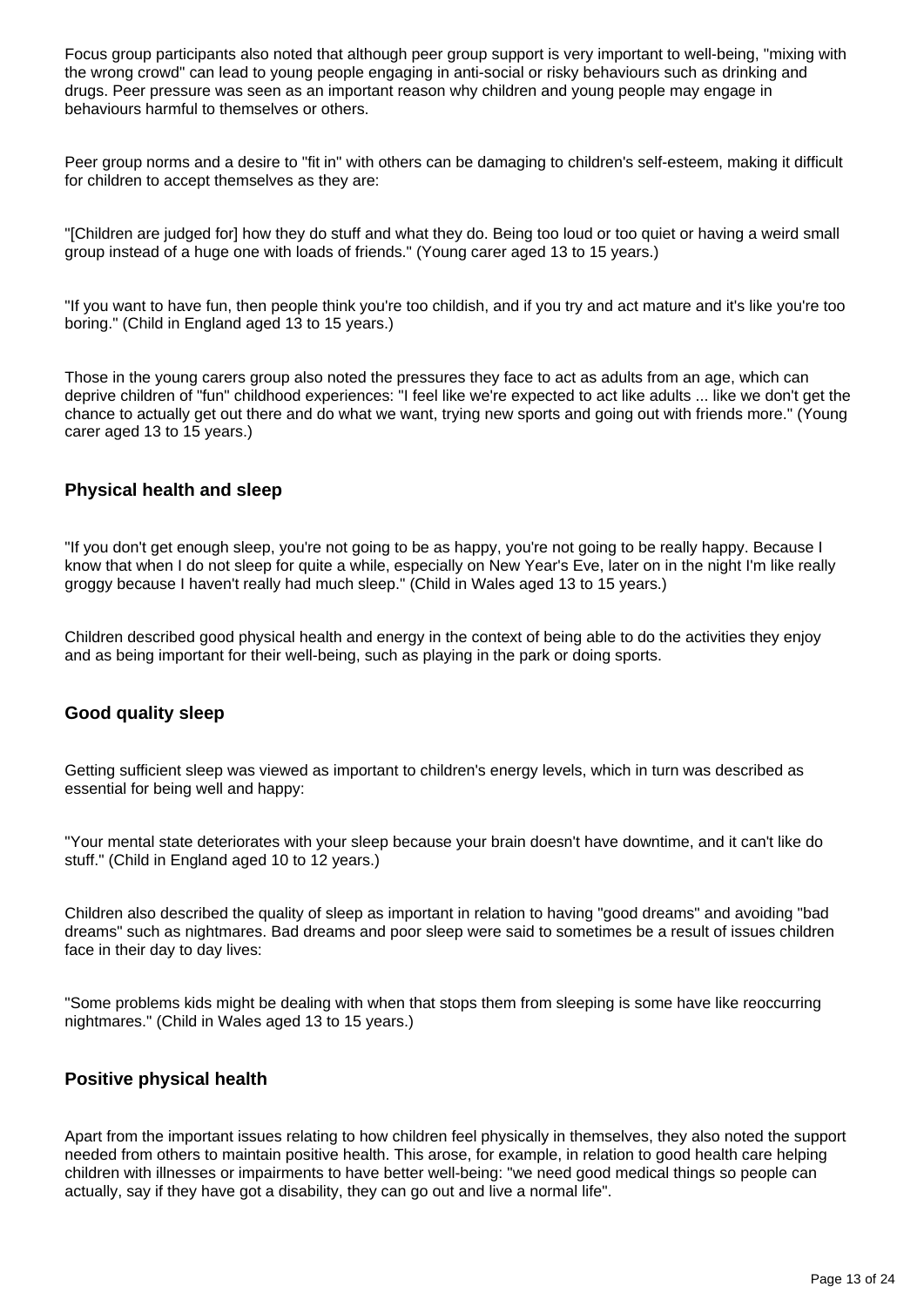It was also a theme among young carers who described how poor physical health of family members can affect their own mental health:

"Yeah, like being a young carer is obviously something, because you might have a family or something that have health issues and maybe it's not like they were born with it, but that it just came, so it would affect you mentally." (Young carer aged 13 to 15 years.)

### **Skills and schools**

As somewhere children and young people spend much of their time, prepare for their future and connect with others, schools were described as having an important influence on children's happiness. A range of aspects of school life were discussed during the focus groups, including: physical buildings; environment and culture of the school; teachers and other staff; the learning content and curriculum; and opportunities for extra-curricular activities.

#### **Physical buildings, environment and school culture**

"This is kind of a superficial one but having pretty classrooms, like classrooms that are inviting to be in, rather than desks and chairs. Those are good for some things." (Child in Northern Ireland aged 13 to 15 years.)

Children described what they like and find conducive to well-being in the physical buildings. Generally, their wellbeing priorities for the school environment were very consistent with the issues raised in relation to desirable local spaces for children outside of school and home.

At school, it was felt children's well-being was enhanced by:

- separate areas to connect with others as well as spaces to retreat (that is, quiet and less crowded, for example, libraries)
- inviting, comfortable spaces, colourful, decorated with cushions, artwork and positive messages, similar to what some had experienced in primary schools
- well-maintained buildings and grounds
- a sense of physical and emotional safety
- supportive environments

Participants also noted a range of ways in which school buildings and the wider school environment and culture detracted from their well-being in practice. These included:

- uninviting buildings that were uninspiring, lacked colour, needed renovation or were "falling apart"
- security features that eroded children's perceived sense of safety and made schools feel like "prisons", including bars on windows and gates with chains that could make children feel "trapped": "So your school has got security, but say you've got police coming in, you've got like, your school's getting cotton swabbed and stuff like that. That just makes you feel..." (Child in Wales aged 13 to 15 years)
- vandalism that makes the school a less comfortable place to be and undermines trust between teachers and pupils, leading to restrictions imposed on everyone
- bullying in schools that undermines a sense of safety, both physically and emotionally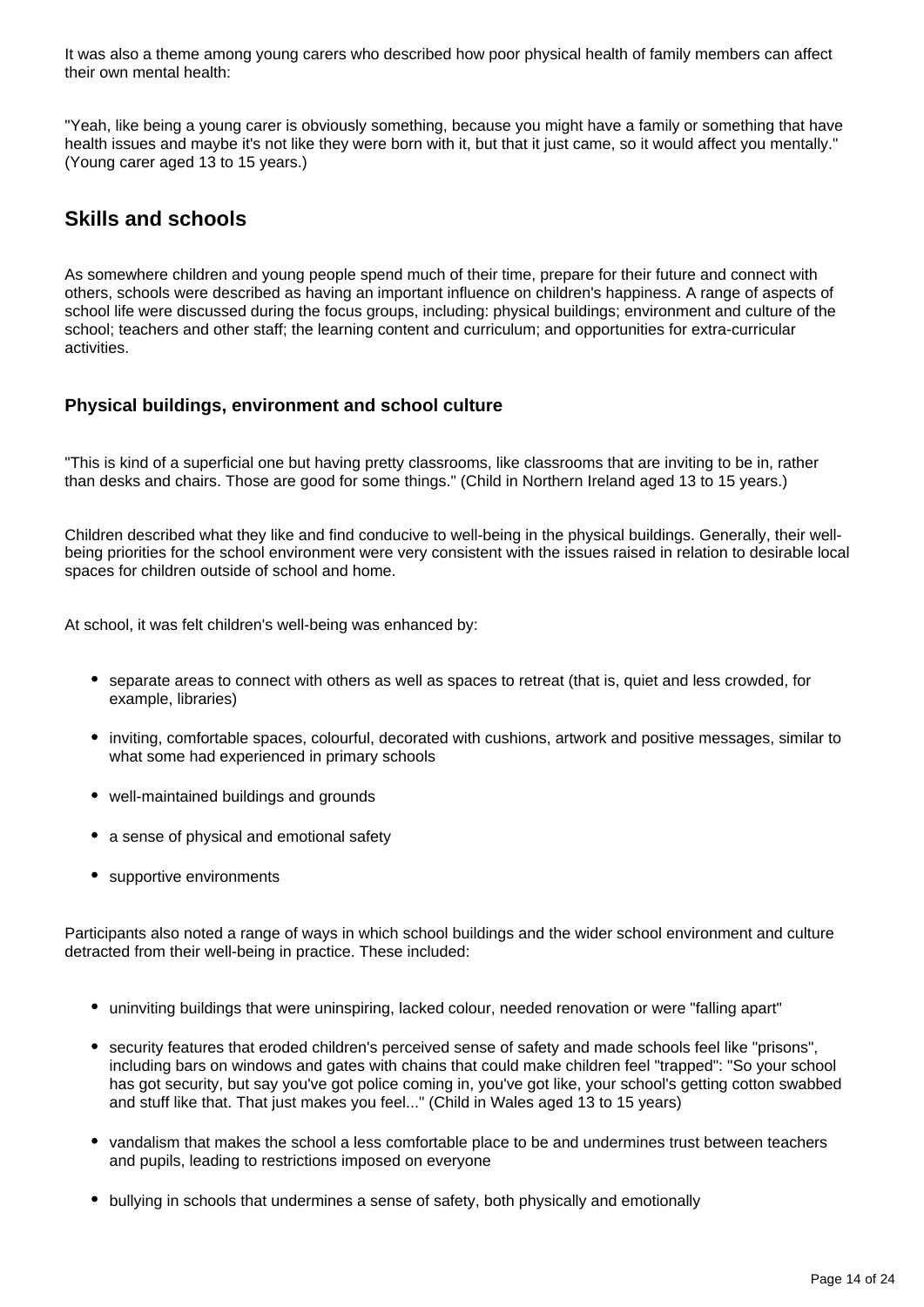Children felt that their reports of bullying were not always taken seriously at school, with bullies perceived to go unpunished and others told to ignore them or teachers insisting that bullying had to be witnessed by them to be acted on.

#### **Teachers and other staff**

"Most of my teachers are actually very kind during lessons. They're not like shouting really bad. Like my science teacher, he's a really nice, kind teacher. Someone you can actually talk to."(Child in Wales aged 13 to 15 years.)

Children described how teachers could have an important impact on their happiness, with their whole experience of school coloured by the temperament and behaviour of their teachers. This also spilled over into the degree of enthusiasm children felt for particular subjects.

Participants emphasised that teachers' interpersonal skills were as important as their teaching ability and should be given equal weight in teacher selection: "You've gotta look at their personalities a little bit more as well as their qualifications" (Child with a disability aged 13 to 15 years).

Attributes children associated with "good teachers" who contributed to children's well-being included:

- respectful
- good listener
- positive attitude
- approachable
- understanding of individual circumstances
- $•$  fun

Children wanted teachers they felt comfortable speaking to, who would listen to them and take what they say into account:

"If they're a reasonable teacher, they'll let you have a say and if they're grumpy ... then they don't let you have a say." (Child in Scotland aged 10 to 12 years.)

"It's like really nice to know that there's teachers like that that you can go and talk to and that they're not like really shouty all the time." (Child in Wales aged 13 to 15 years.)

Linked to what children said about wanting to feel accepted, they felt teachers should be: "adaptable and can accepting and things, rather than having like a cardboard cut-out of what [children] need to be" (Child in Northern Ireland aged 13 to 15 years).

Attributes of teachers who children felt had not enhanced their well-being included those considered: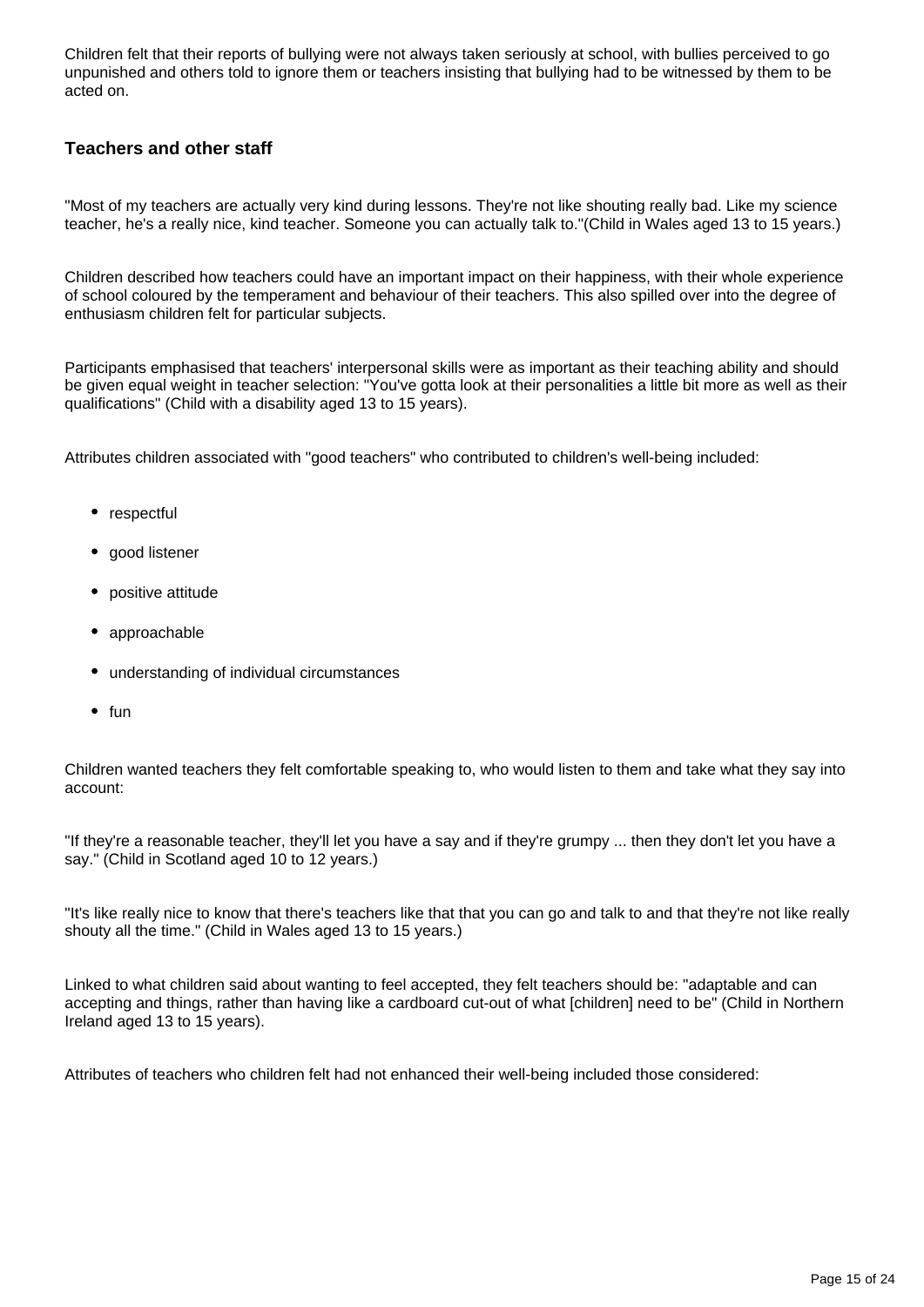- lacking in empathy
- dismissive or unapproachable
- inconsistent
- overly rigid
- not addressing children's individual needs and abilities.

"[The teacher] didn't really offer any support. Her way of speaking is 'you do my work, or you fail and it's not my fault'." (Child in Northern Ireland aged 13 to 15 years.)

#### **Learning content, curriculum and exams**

"I think different schools need more variety. It's like my school didn't have that much of a variety when we were choosing our options. Like we didn't have music or woodwork or anything like that; it was just like art, business, child development." (Young carer aged 13 to 15 years.)

Children felt that a good education is essential to "a good future" and therefore to their future well-being. From their perspectives, a good education includes:

- a contribution to personal growth and development of life skills including social skills, how to cook, wash, raise a child, manage finances, get a job, pay taxes and get a mortgage
- getting the right qualifications and skills for good and fulfilling future work
- getting the support needed to choose the right qualifications
- options for a range of courses
- less emphasis on exams

"Education isn't fully just about memorising equations and doing sums. A lot of the school life, particularly high school, is about actually preparing us for living on our own. Like the modern curricula teaches us how to cook, it teaches us like enterprising, teaches us entrepreneurial skills and teaches employability, so it's all setting us up." (Child in Wales aged 13 to 15 years.)

Although the importance of exams and achieving good grades for future opportunities was acknowledged, it was felt that children were under too much pressure at school. Aspects of the approach to education in the UK that children found particularly stressful included:

- long school days
- too much homework, without regard for the cumulative workload across courses
- multiple exams taking place on a given day, leading to difficulties prioritising and feelings of insufficient preparation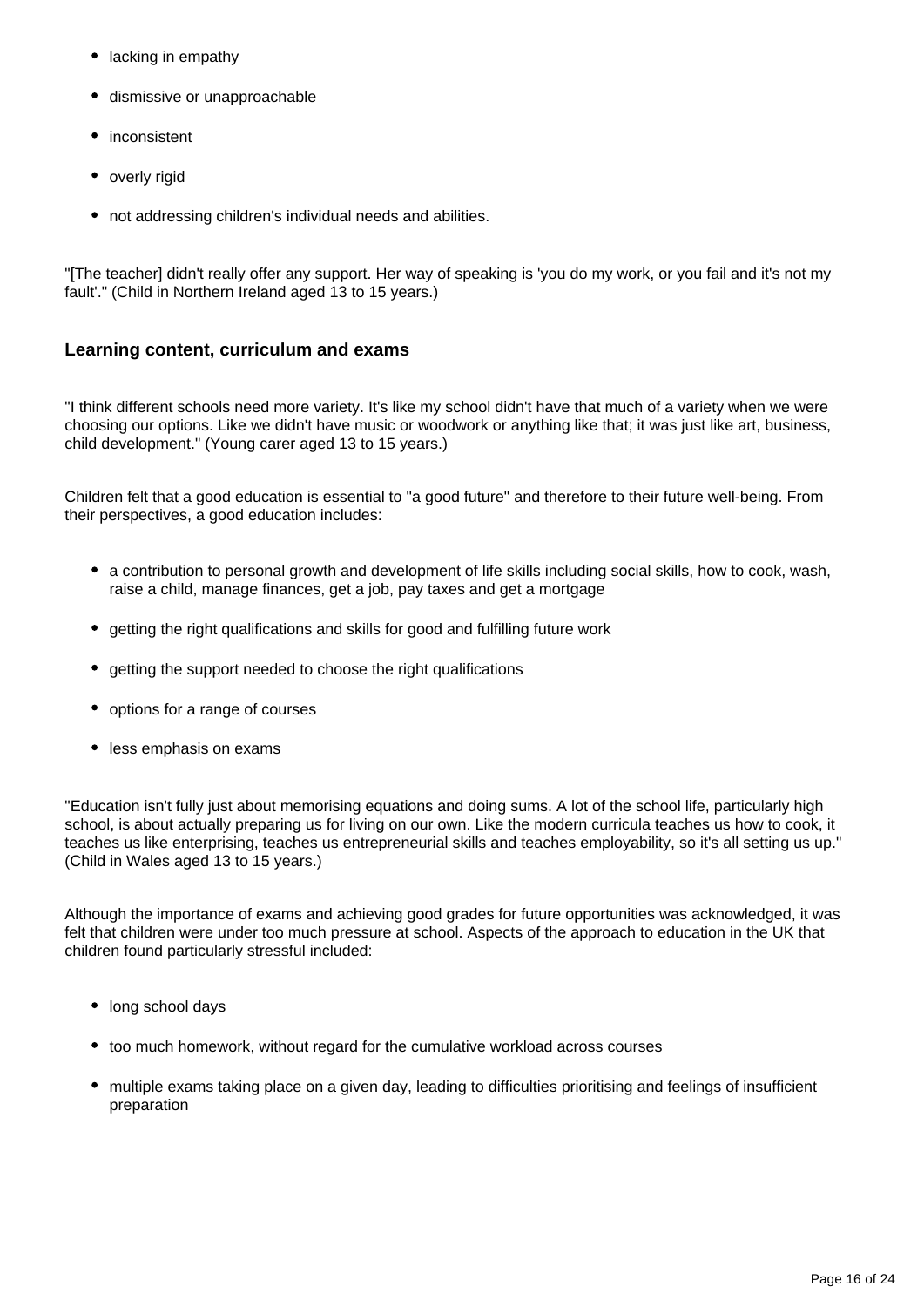#### **Opportunities and approach to extra-curricular activities**

"I think it's very important to keep yourself active as well. Like, after school don't just go home and sit in your room or don't just go home and go out straightaway. I do a lot of after school things, so I think I have something on every night and it just keeps me out of trouble." (Child in England aged 13 to 15 years.)

Although children appreciated the availability of extra-curricular activities at school, some felt pressured to join school clubs with their participation presented as essential to their future success. This was viewed by some as counterproductive.

Children also discussed how options for school clubs could also be more well-being- enhancing. For example, creative options for activities, such as music, art and drama, would be helpful as well as clubs focused on sports or academic activities, such as debate.

"Something that makes most people happy in my school is that every lunchtime or break time or after school they do like at least three clubs there and they do like football, rugby, tennis; they did trampolining last year for year seven. They do loads of different things, and it's like really fun, I think that would help a child. It would also help them develop like friendships with other people who go to the club. So it's really important in schools to have some sort of club, like after school or during school, so you can connect to other people who's not in your class." (Child in Wales aged 13 to 15 years.)

### **Basic needs**

When discussing requirements for a happy life, children also referred to having access to the basic things that most people in UK society have and enjoy. These included stable family finances to be able to afford the things they feel they need, home comforts and basic necessities such as food.

#### **Basic needs and comforts**

"I think having no bed and just sleeping on something, like just sleeping, like some people like sleep on the floor. But you should really have a bed to sleep in or something similar to a bed to sleep in." (Child in Wales aged 13 to 15 years.)

Children described what they see as important features of a "happy home", which included:

- a positive environment without conflict
- a nurturing environment where children are looked after and not left on their own
- where parents or carers are not abusive and are not addicted to drugs or other substances
- somewhere comfortable, safe and clean, though not necessarily where their parents live
- somewhere doors can be locked to keep out strangers
- somewhere where you can have your own space and privacy

The basic necessities children felt everyone needs to be happy include: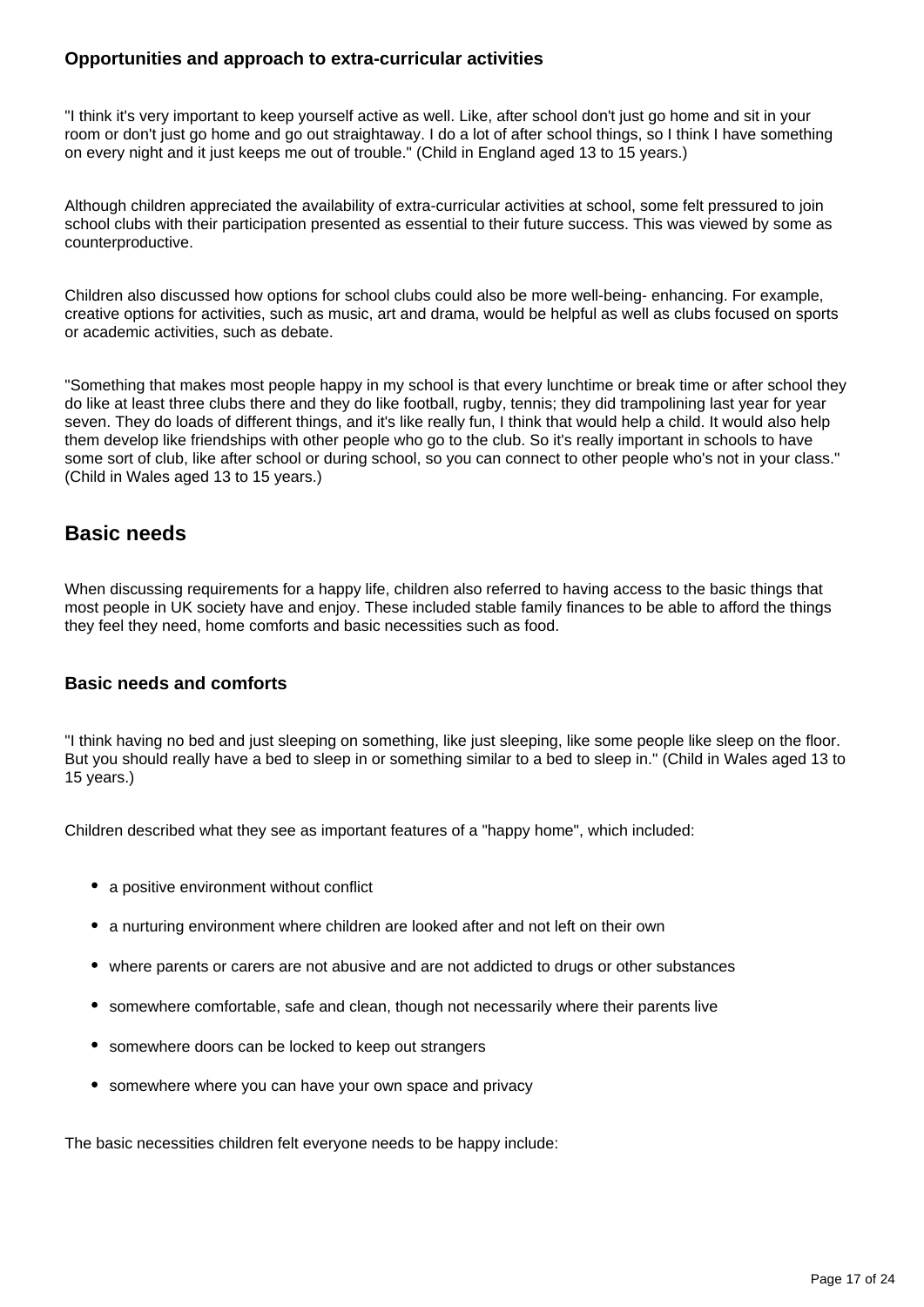- food
- water
- a bed
- electricity
- heating

An emphasis was placed on having "nice" food and enough not to go hungry, "because when you get a hungry child it is horrible" (Child in Scotland aged 10 to 12 years). Food was described as providing a sense of comfort, for example, "having like a nice tea or something after a really hard day" (Child in England aged 13 to 15 years).

Children with disabilities and younger children particularly spoke about how personal possessions can affect happiness, as "having personal items to help you feel more comfortable". These include items with sentimental value, such as teddy bears, and items related to children's hobbies, including a computer, videogame console, musical instrument and a bicycle.

#### **Financial stability**

"Money is good because it helps you obtain the things that you want or need, but I hate the idea of needing money to feel happy." (Child with a disability aged 13 to 15 years.)

Children spoke generally about needing enough money to have the basics, to be comfortable, and to be able to afford opportunities, such as activities or a family holiday. All of these things were thought to contribute to children's well-being.

By contrast, some children described how family financial difficulties could adversely impact children's well-being, which links to what children told us was important in regards to good family relationships, mental health, education and feeling accepted:

"Finance is really stressful and it can stress the family out and then that can have an effect on the child, which it might affect their education and maybe bullying if they don't have the trendiest shoes in school or their mental health because they're worried about maybe being kicked out or something like that." (Child in Wales aged 13 to 15.)

A lack of money could also lead to children missing out on things that most other children enjoy:

"Some parents might not work, and they might get benefits that can't help your family go on holiday or go on days out and buying these things to entertain children. For as much as you could be a loving family, you don't have those experiences that other children have because you don't have the money to do it." (Young carer aged 13 to 15 years.).

However, it was agreed that although money provides comfort, stability and a better head start in life, which are all important for children to have a happy life, "[Money] doesn't bring you happiness. It might give you things that you want, but it's not, I don't think it's true happiness." (Child in England aged 13 to 15 years.)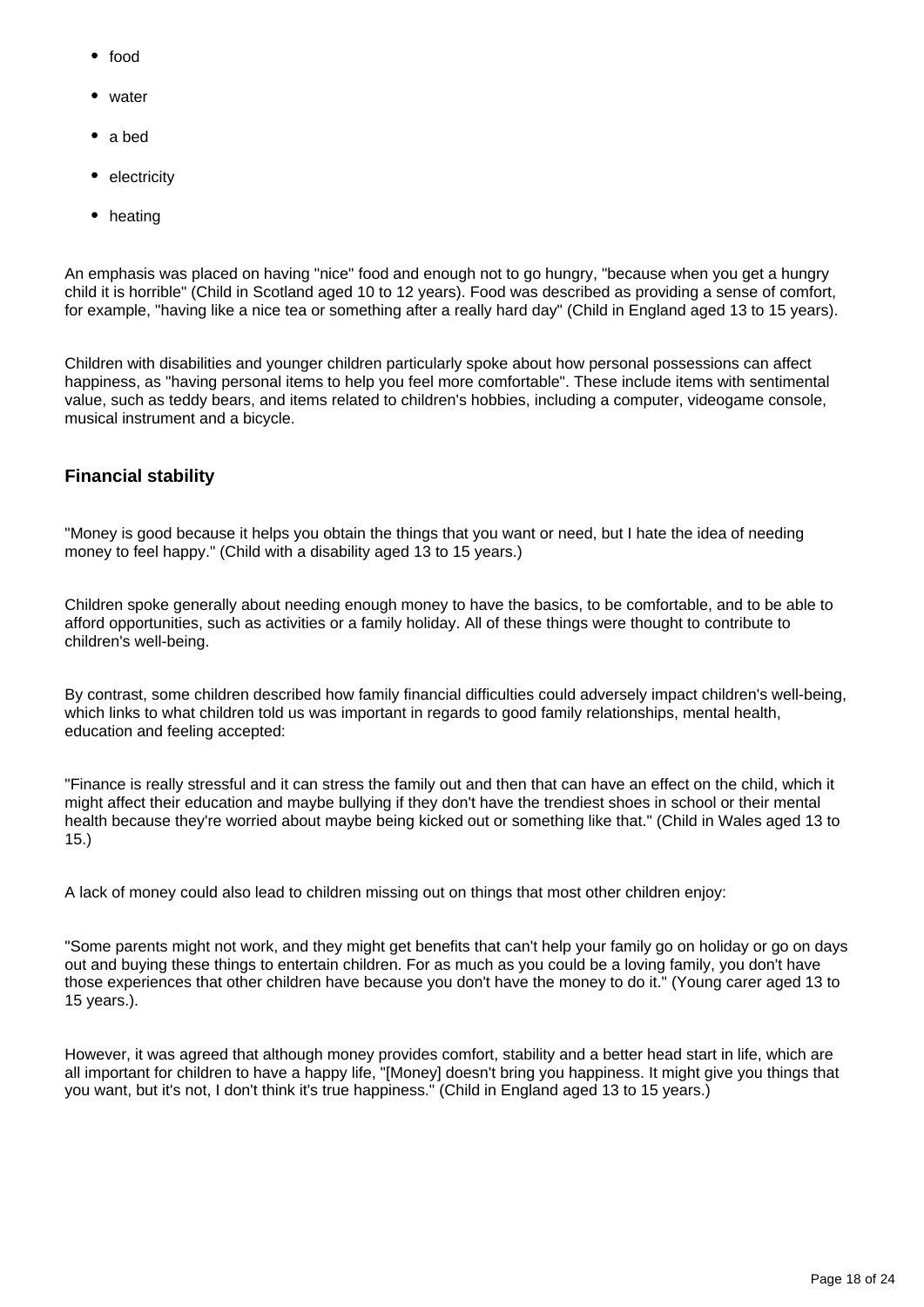## **Happy future**

Both optimism and pessimism about the future were expressed in the group discussions, along with the sentiment that adults need to "make up for their mistakes". Three areas were raised in relation to children's future happiness and well-being:

- living in a country at peace with a government that is responsive to children's needs
- preservation of the natural environment and addressing climate change
- empowering children to express themselves and have a say in decisions that affect their lives

#### **Stable, honest government that listens**

"Government don't listen to children, because like loads of us have raised issues, like [the] higher-ups in schools and all that, they don't listen." (Child in Wales aged 13 to 15 years.)

In the focus group discussions, the concept of government was linked to "decision-makers" who have the ability to make improvements in areas children described as important to their well-being, such as schools and local facilities. Although contrasting opinions were expressed regarding whether participants felt old enough to vote, it was agreed that important attributes of a "good government" included:

- stability
- honesty
- working together
- clarity about what they are doing
- understanding and addressing issues that matter to children
- attentive to children's voices

"We would just appreciate a stable government, or the government to be honest, one that's all together" and "one that actually knows what they're doing." (Child in Wales aged 13 to 15 years).

All but one of the focus groups were held in the months leading up to the date the UK's EU Withdrawal Agreement became a binding treaty between the EU and the UK (31 January 2020). Children expressed uncertainty about what was going to happen after Brexit and how well the process was being handled. For example, a 10- to 12-year-old in Scotland stated: "We can send people into space, but they can't do Brexit".

Participants also felt that adults in power should have an obligation to protect children's futures and to deal with issues such as climate change, employment and war with that in mind.

Other priorities for children included: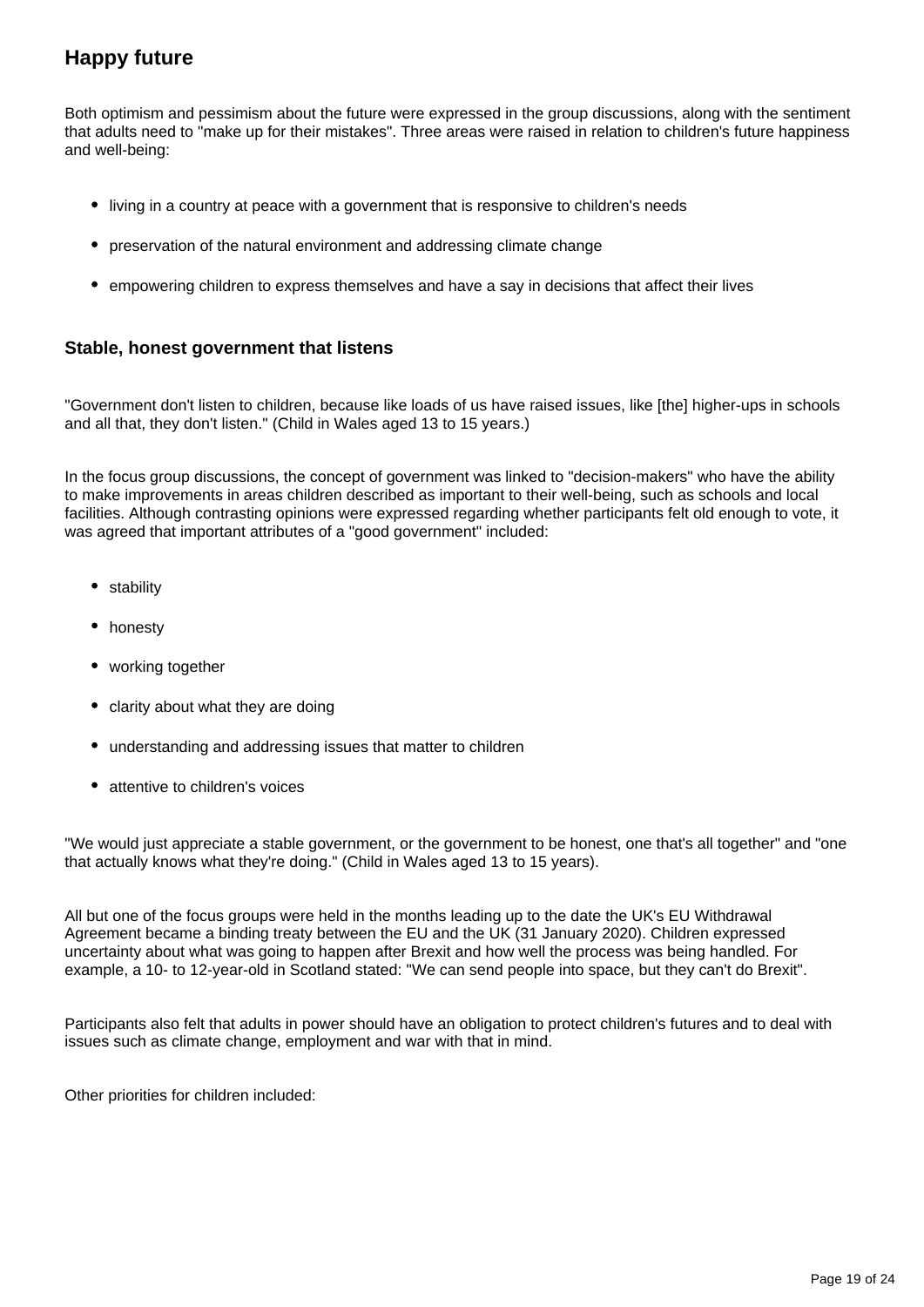- avoiding a third world war
- improving equality and equal treatment particularly in light of children's own experiences of having been treated differently because of their sex, skin colour and physical ability
- reducing homelessness
- reducing tuition fees

#### **Preservation of the natural environment**

"Adults should do a lot more to basically show us like to start I guess really properly thinking 'hang on a minute, we've done so many things wrong'. Let's teach them like carbon emissions, wars that are completely pointless." (Child in England aged 10 to 12 years.)

Children expressed worry about the future of the natural environment, including climate change, deforestation and carbon emissions. These issues were described as damaging to children's health and robbing future generations of opportunities to co-exist with species at risk of extinction. As one child explained: "I want my kids to know what an elephant is." (Child in Wales aged 13 to 15 years.)

When discussing the environment, children referred to activist, Greta Thunberg, with admiration, with some wanting to be involved themselves in activities to improve the environment, such as recycling and planting trees. Linked to this was the view that greater efforts needed to be made by adults to reduce our carbon footprints to improve the world and the environment for future generations.

"Adults should start really seriously thinking about, 'we've done all this stuff, why don't we start saying hang on, this is not right, and start correcting ourselves?" (Child in England aged 10 to 12 years.)

Some children were also concerned that the future would be "too filled with technology", which could damage the environment through increased emissions.

#### **Freedom of choice and having a voice**

"I feel like a lot of adults don't listen, it's like our opinion doesn't matter in a way, it's sort of like 'you're doing this and that's what you're doing'." (Child in England aged 13 to 15 years.)

When discussing what a happy life for children looks like, children referred to a right to their own opinions, which may be different from those of others, and the ability to have a say in matters that affect them, such as sports clubs, school subjects and some political issues.

Participants did not tend to feel that children's voices were given sufficient regard by adults, and they believed children were not taken seriously enough:

When opportunities were given for children to be included in decision-making, such as feedback boxes, some children described these as tokenistic gestures, which resulted in disappointment because of a lack of positive action being taken:

"Like in most classes they have like a feedback box. If they actually acted on the feedback they were given, because they'll say that they, 'oh we're doing so and so, we're doing so and so'. Changes are never made, and nothing ever happens. I've never seen one thing come out of the school council." (Child in Wales aged 13 to 15 years.)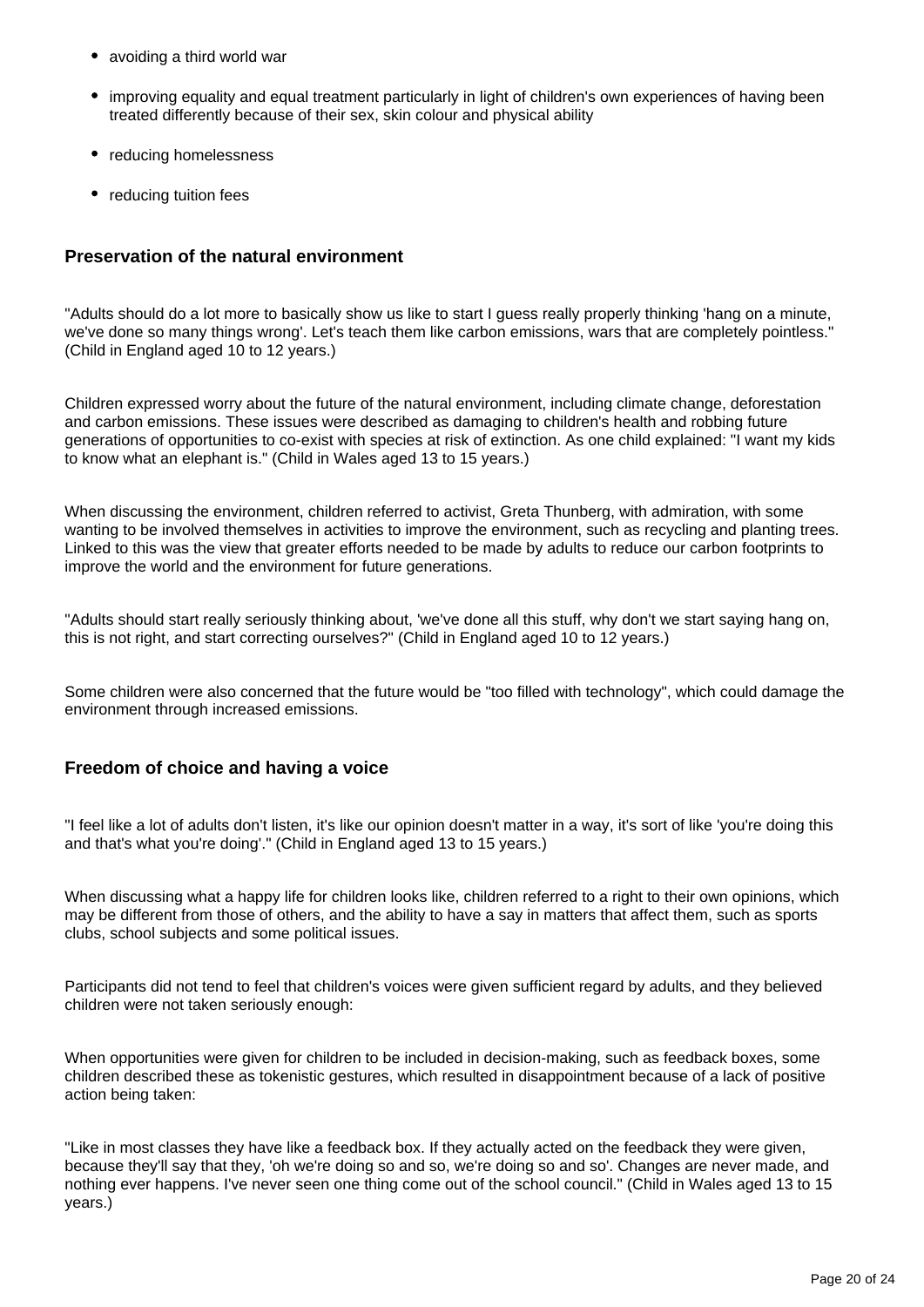Freedom, autonomy and independence were viewed as important aspects contributing to children's well-being. Linked to freedom was the view that reasonable limits should be set for children at home and at school, alongside a view that too many restrictions may often be imposed on them.

Freedom of choice was discussed particularly in relation to school, where children described feeling a lack of freedom:

"You feel like you're constantly trapped, so you feel like you're in a hamster wheel and you're just going around in the hamster wheel and it's like really frustrating because it kind of intimidates you because it kind of makes you think like we don't mean anything to this world." (Child in England aged 13 to 15 years.)

Independence and opportunities to learn from their own mistakes were described as important for children's personal growth. Autonomy and self-reliance were also valued and were thought to prepare children for situations when others may not be able to help them.

## <span id="page-20-0"></span>**5 . Future developments**

Based on the findings from our discussions with children, we have [reviewed our children's well-being measures](https://www.ons.gov.uk/peoplepopulationandcommunity/wellbeing/articles/childrenswellbeingindicatorreviewuk2020/2020-09-02) to ensure they better reflect what children say is important to their happiness and well-being. We have revised the measures through taking the results of these discussions, comparing with other national and international indicator sets on children's well-being, and reviewing findings from published literature.

The proposed update to the children's well-being measures and a [survey seeking user feedback](https://www.ons.gov.uk/peoplepopulationandcommunity/wellbeing/articles/childrenswellbeingindicatorreviewuk2020/2020-09-02#future-developments) are available.

We will use this stakeholder feedback, along with statistical analysis of the indicators, to develop a final update to the indicator set.

## <span id="page-20-1"></span>**6 . Topic guide**

## **Introduction**

#### **Consent and information**

Exercise: ice breaker - where do you stand game.

Set up markers on a wall, with one side being "agree" and the other "disagree".

Some ideas might include:

- I like pineapple on pizza
- there are lots of things to do where I live
- I love sugary cereal in the morning
- I like going to the cinema
- I know what I want to be when I grow up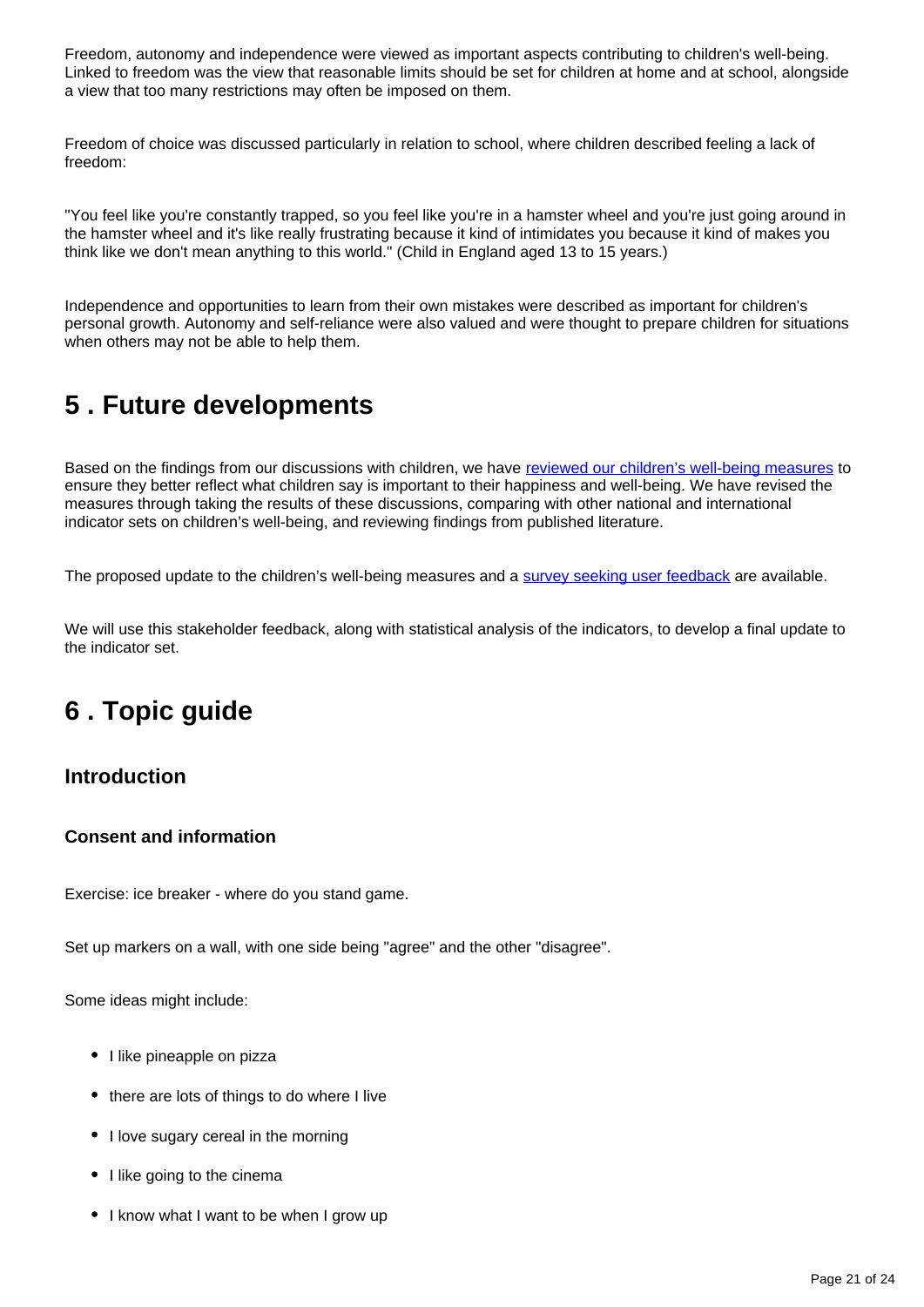## **Main session**

Exercise: what do you think helps children to have a happy life?

Ask children to write down all the things they think are important for a good life for children; they do this on different shaped post it notes and put them up on a board.

Things that might help include:

- using the different-coloured post-it notes to represent good things, bad things and neutral things
- drawing a person on flipchart paper (a stick figure is fine) and ask them what that person (a child) needs to live a happy, safe and satisfied life; they can stick post-it notes on the drawing
- getting the children to draw things instead of writing them and then explain what they mean

The principal areas covered in the current children's well-being framework are:

- personal well-being (feeling happy and good about your life)
- relationships (satisfaction or happiness with friends and family and loneliness)
- health (physically or mentally)
- home and community
- money and security
- education and skills

#### **Discussion**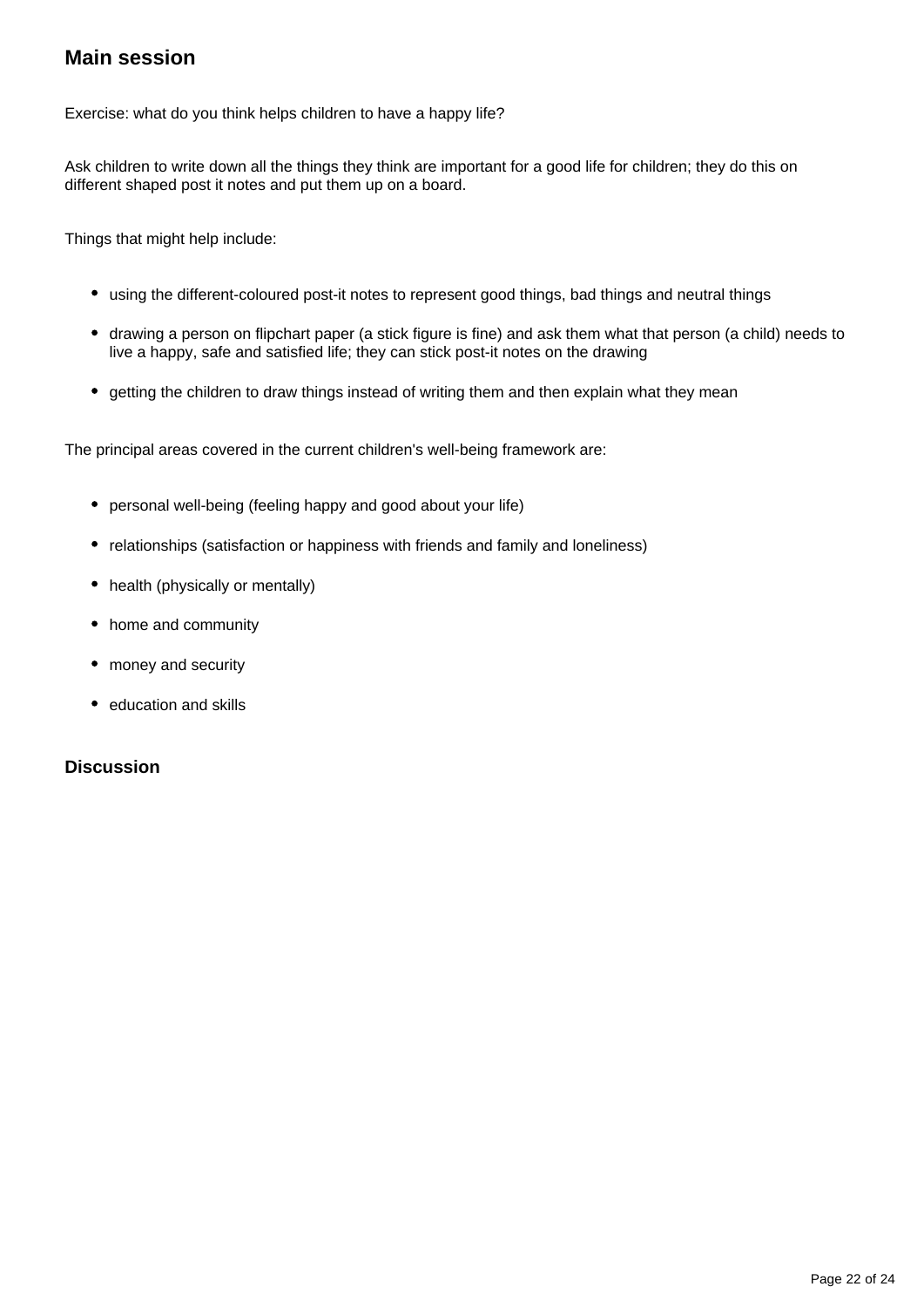- $\bullet$ What matters in different areas of our lives?
- What helps children to be happy at school?
- What things at school are important to feeling safe?
- What things at school are important to feel well?
- What could make school better?
- What helps children be happy in their social life? Think of social spaces, community and activities outside of school.
- What is important in children's lives outside school and home?
- What helps you feel safe in the community and neighbourhood where you live?
- What helps you feel happy in the community and neighbourhood where you live?
- What activities do children do outside of school? Would these activities help children live happy lives?
- Where do you like spending time, either with family, friends or on your own?
- Are there any places or spaces you think aren't welcoming for young people? Where are these?
- Are there any places or spaces you think are not good for young people? Where are these?
- What does it take to have a good home life?
- How important are relationships?
- What's important to help children feel safe at home?
- What's important to help children feel happy at home?
- What helps children express themselves?
- How important is it to have a voice and choice in things that matter to your lives?
- What opportunities do children like you have to express yourselves and your opinions?
- Do you think there are issues where the views of children and young people are not heard or listened to? If so, what are these?

### **Children's well-being now and in the future**

- Looking to the future, what will children need to have a happy future?
- Is there anything that you are looking forward to? Or anything that you are worried about?
- Do you think that these things will be different for children of the future?

Actions for adults: what suggestions do you have for how adults could support children's well-being?

Exercise: prioritising what matters.